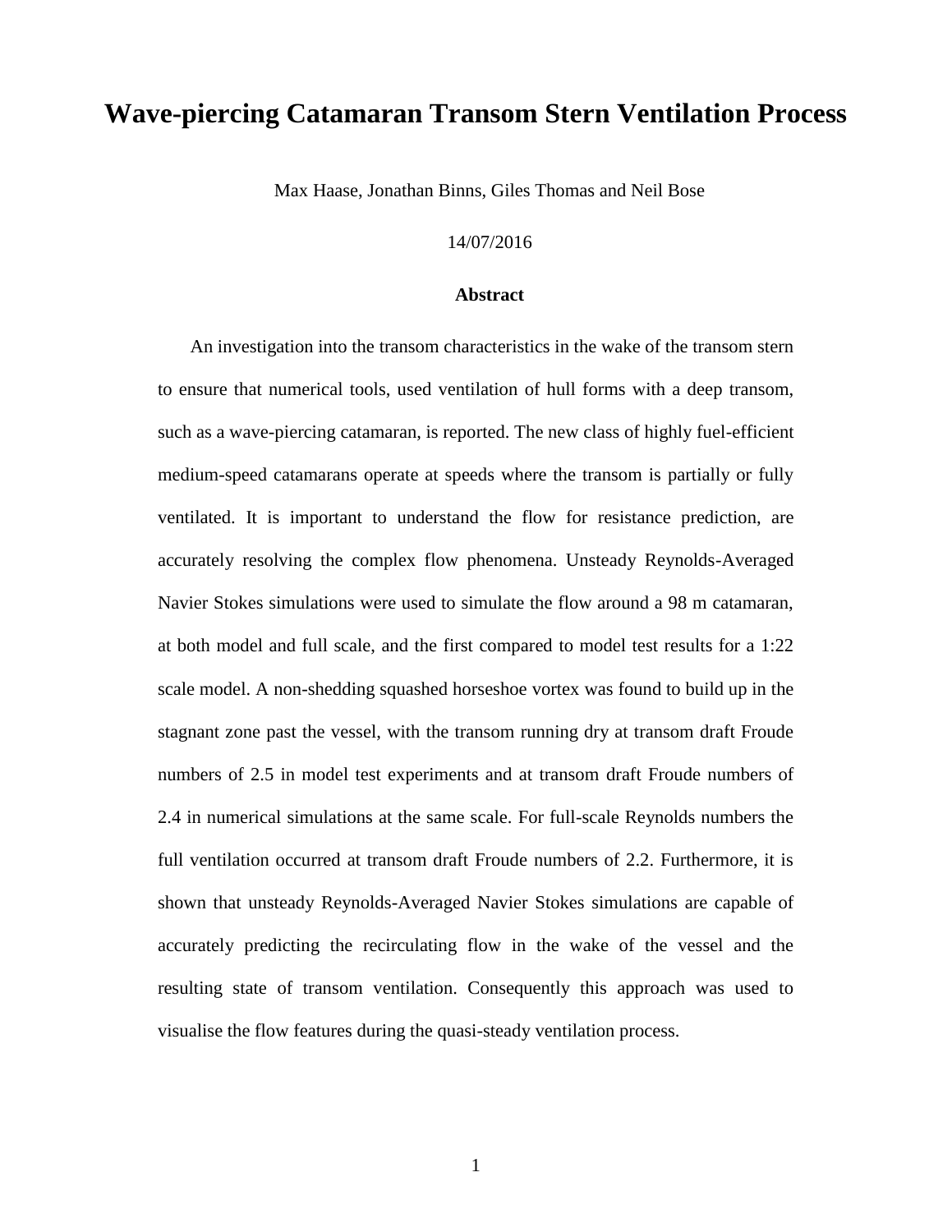**List of Figures**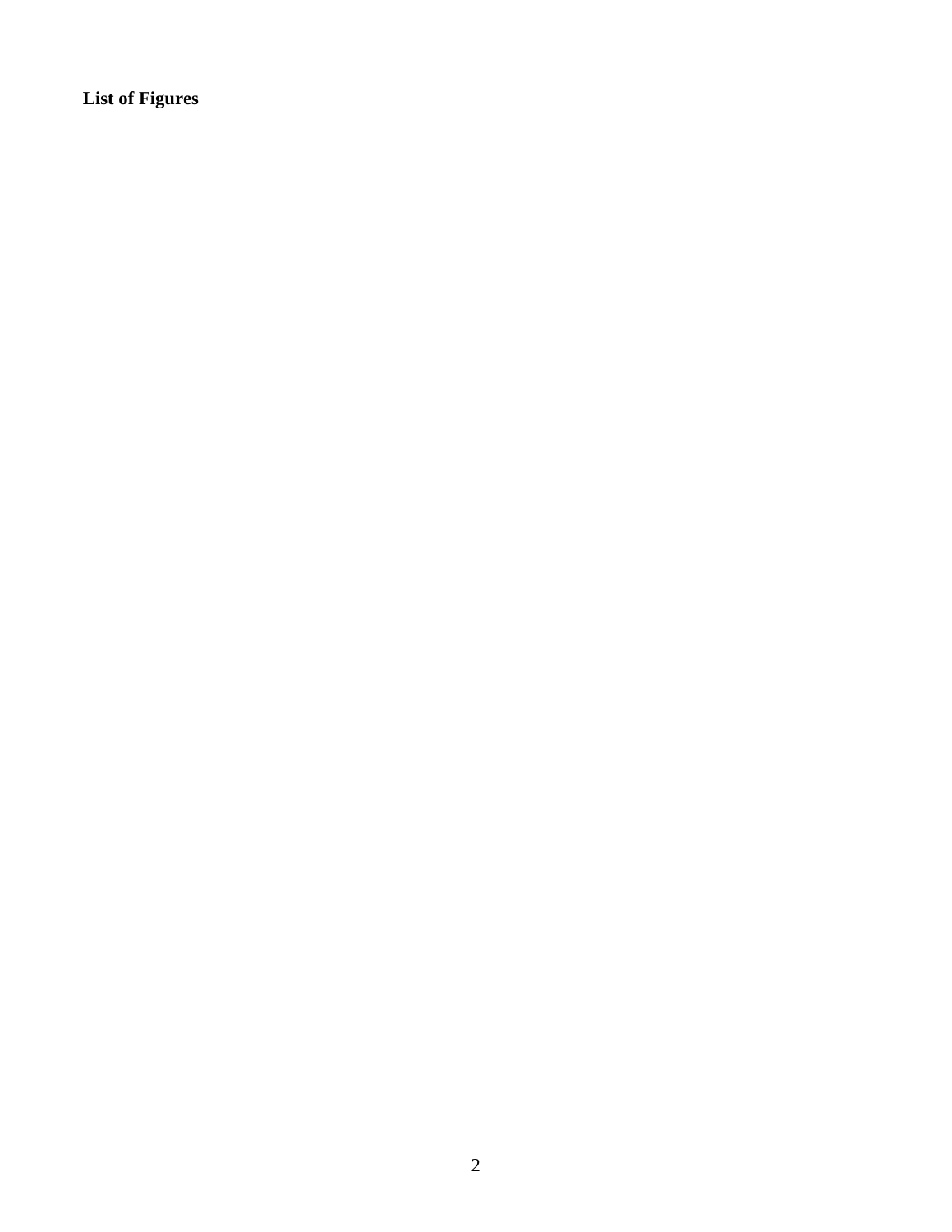| <b>Nomenclature</b>              |                                                              |                                        |
|----------------------------------|--------------------------------------------------------------|----------------------------------------|
| Roman                            |                                                              |                                        |
| $A_i$                            | face area of numerical mesh cell                             | $\mathrm{[m}^2$                        |
| $A_T$                            | transom area                                                 | $\mathrm{Im}^2$                        |
| $\boldsymbol{b}$                 | towing tank width                                            | $\lceil m \rceil$                      |
| $A_{TW}$                         | wetted transom area                                          | $\mathrm{[m^2]}$                       |
| $B_T$                            | transom width                                                | [m]                                    |
| Fr                               | length Froude number                                         | $\lceil - \rceil$                      |
| $Fr_T$                           | transom draft Froude number                                  | $\lceil - \rceil$                      |
| $Fr_T^*$                         | critical transom draft Froude number for<br>full ventilation | $\lceil - \rceil$                      |
| g                                | gravitational constant, 9.81                                 | $\left[\frac{m}{s^2}\right]$           |
| $\boldsymbol{h}$                 | towing tank depth                                            | [m]                                    |
| l                                | towing tank length                                           | $\lceil m \rceil$                      |
| L                                | ship length                                                  | [m]                                    |
| $n_{x}$                          | longitudinal normal vector                                   | $[\cdot]$                              |
| $T_{T}$                          |                                                              |                                        |
| $Re_T$                           | transom Reynolds number                                      | $[\cdot]$                              |
| $\overline{U}$                   | flow velocity                                                | $\lceil m/s \rceil$                    |
| $\boldsymbol{V}$                 | ship velocity                                                | $\lceil m/s \rceil$                    |
| x, z                             | ship coordinates                                             | [m]                                    |
| <b>Greek</b>                     |                                                              |                                        |
| $\alpha$                         | volume fraction                                              | $\lbrack - \rbrack$                    |
| $\eta_{\scriptscriptstyle{drv}}$ | transom ventilation state                                    | $[\cdot]$                              |
| $\mathcal{V}$                    | kinematic viscosity                                          | $\left[\mathrm{m}^2/\mathrm{s}\right]$ |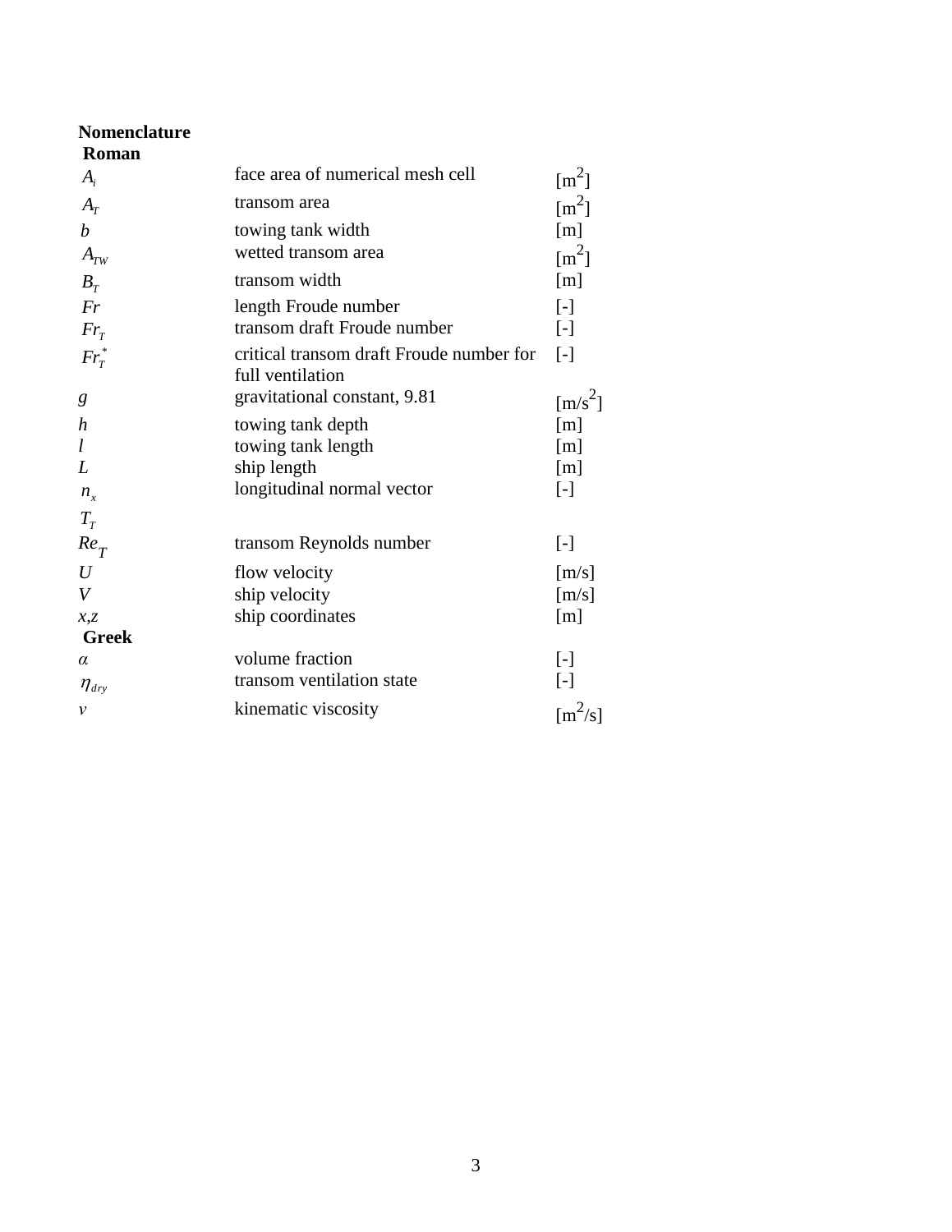## **1 Introduction**

Large medium-speed catamarans, when compared to high-speed catamarans, will be larger in length and displacement, but operating at lower speeds; thus requiring different design principles. Transom sterns are popular features for fast ships as it reduces the resistance at Froude numbers of *Fr* > 0.5, but can increase the drag for speeds below as shown by O'Dea et al. (1981); Hadler et al. (2009); Haase et al. (2015b). However, a transom stern simplifies the vessel's construction (Schneekluth and Bertram, 1998), and it is convenient for accommodating waterjet propulsors (Doctors et al., 2007; Davidson et al., 2011). Whilst a deep transom is a popular feature for high-speed catamarans, it may not be beneficial for this new class of vessels as they operate at lower Froude numbers, and therefore it is necessary that its effect on the hull is accurately replicated in resistance prediction methods.

In an earlier study (Haase et al., 2012b) it was shown that RANS methods are capable of predicting calm water resistance of medium-speed catamarans for both dry and wet transoms, but also that deviations at low Froude numbers occur when compared to measured data. Build-up of a rooster tail at high speeds and a complex recirculation at low speeds were found, but the accurate prediction of the transition process from fully wet to a fully dry transom was not considered.

### **1.1 Transom Stern Flow Predictions**

The flow regime of a surface vessel is usually expressed in terms of length Froude number  $(Fr = V / \sqrt{g \times L})$ , *V* is the ship's velocity, *g* the gravitational constant and *L* the ship's waterline length. To characterise the flow past a transom it is appropriate to express it with respect to transom draft Froude number ( $Fr_T = V / \sqrt{g \times T_T}$ ) where  $T_T$  is the draft of the transom with the vessel stationary. Studies by various researchers (Robards and Doctors, 2003; Maki et al., 2006) have shown that the transom reaches a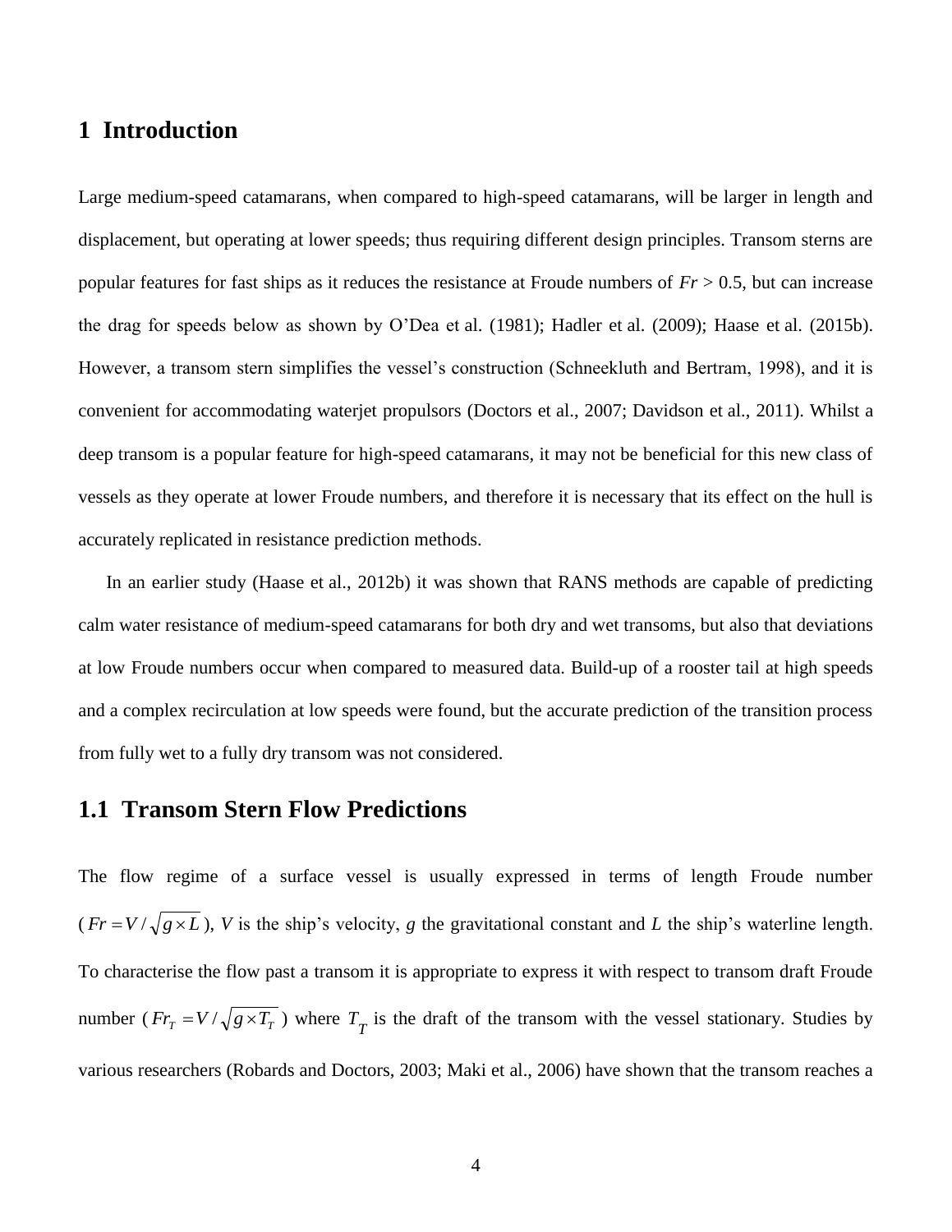dry state at  $Fr_T^* \approx 2.5$ . This value may depend on the stern shape of the hull, its wave-making characteristics, the Reynolds number and dynamic sinkage and trim.

The accurate prediction of the flow past a transom stern of a surface vessel has been of interest for many years. This is primarily due to the significance of the transom flow patterns on the estimate of the resistance force by including the influence on the wave-making, such as studied by Doctors et al. (2007). In addition, the wake generates a highly unsteady flow field, including entrained air, which is an issue for defence vessels if detection is to be avoided. Hence the flow characteristics need to be modelled to a very fine extent (Hendrickson et al., 2013). The following paragraphs summarise the main achievements in modelling and predicting transom flows.

#### **1.1.1 Experimental Approaches**

Transom ventilation was experimentally studied for semi-palning catamarans by Oving (1985) who formulated that the dry state will occur at  $Fr_T^* = 1.95$  with corrections for. Hadler et al. (2007) presented model test observations of his own experiments, those of Sireli et al. (2000) who utilised NPL hulls, and those of Kiss and Compton (1989) who used Combatant hulls. Based on these studies a critical transom depth Froude number at which the transom runs dry was derived as a function of  $B_T/T_T$ . For  $1 < B_T / T_T < 3.5$  they predicted a dry transom between  $2 < Fr_T^* < 2.5$ , where increasing  $B_T / T_T$  values led to higher values of critical transom draft Froude number.

Robards and Doctors (2003) and Doctors et al. (2007) used the Baby series, hulls with constant rectangular cross sections and parabolic waterlines at the bow, to derive an empirical formulation to express the ventilation with respect to transom draft Froude number,  $B_T/T_T$ , and transom draft Reynolds number (Re<sub> $T$ </sub> =  $\sqrt{g \times T_T^3 / \nu}$  $T_T = \sqrt{g \times T_T^3 / v}$ . They found that the influence of the transom draft Reynolds number on the ventilation process at the model scale range was small. Alternative coefficients for the empirical formulation were derived for a destroyer hull form by Maki (2005), who also studied the free surface flow past a backward facing step to estimate the flow characteristics of an infinitely wide transom (Maki et al.,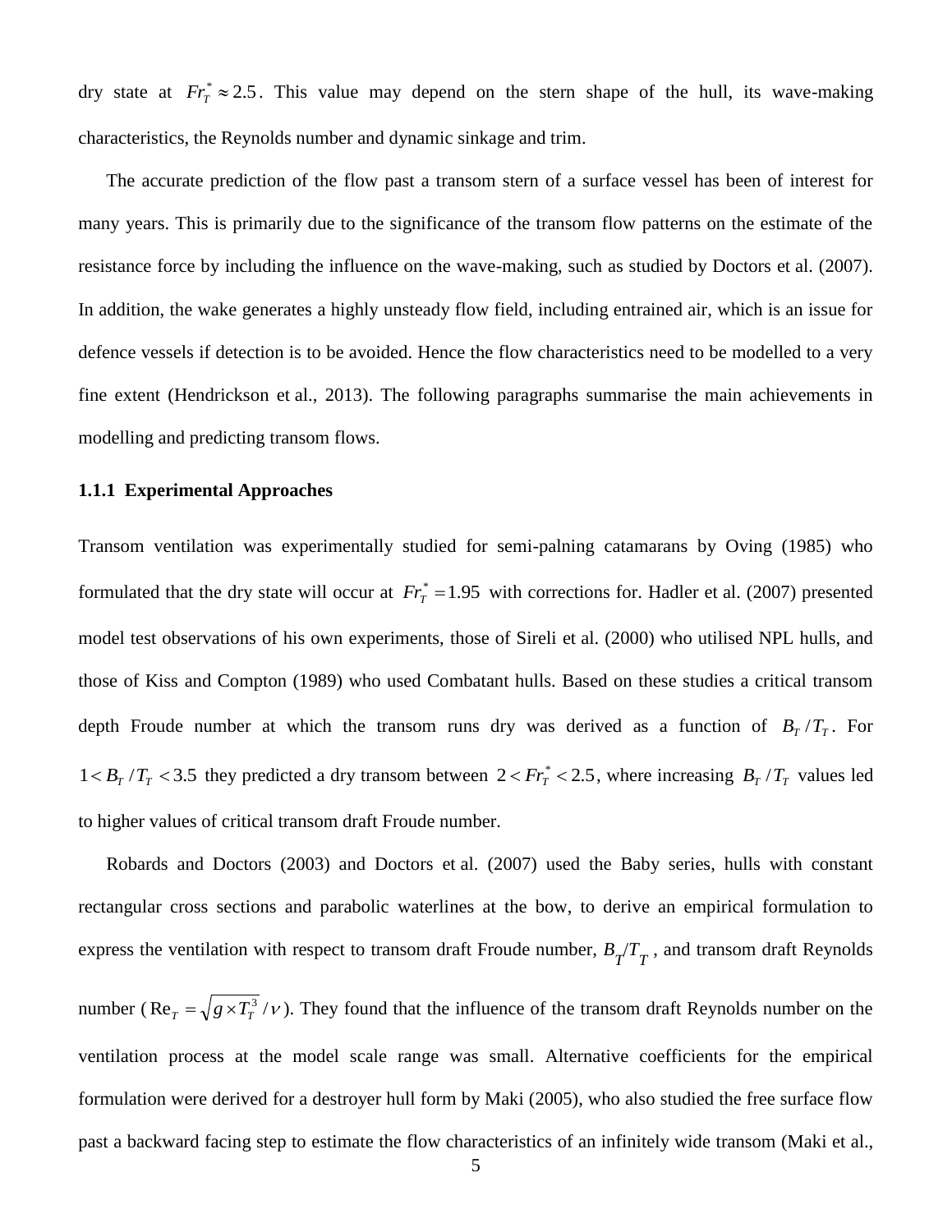2006). Four flow regimes were identified and are presented in Figure 1. A stagnant area behind the transom that connects through a shear layer to the passing flow (regime A); with transom draft Froude number exceeding unity a distinctive vortex shedding was observed (regime B); reaching a critical transom Froude number where the transom goes dry and a breaking roller forms behind the separation point characterises the next regime (regime C); with further increasing transom Froude number this breaking roller moves further backwards and finally disappears (regime D). In the same study the process of ventilation was in agreement with the empirical formulation postulated by Doctors et al. (2007).

### *fig01\_transomRegimes.jpg*

Figure 1: Transom flow regimes as identified by Maki (2005) A:  $Fr_T < 1$  resulting in a stagnant recirculating flow area that is separated by a shear layer. B:  $1 < Fr_T < Fr_T^*$  produces an unsteady von-Karman street with large surface fluctuations. C:  $Fr_T > Fr_T^*$  leads to a dry transom and a breaking roller building up behind separation point. D:  $Fr_T \ll Fr_T^*$  so that the breaking roller past the separation disappears.

#### **1.1.2 Computational Approaches**

Fluid flow solvers that resolve the flow domain by subdividing it into small control volumes and take viscous effects into account are potentially capable of correctly simulating flows past transom sterns. Lin and Percival (2001) computed the flow around two bare hull transom stern combatant vessels using a steady RANS solver (Reynolds-averaged Navier Stokes) and implemented a kinematic boundary condition on the free surface to take wave elevations into account. The ability of the method to predict whether the transom was wet, dry or partially wet was reported.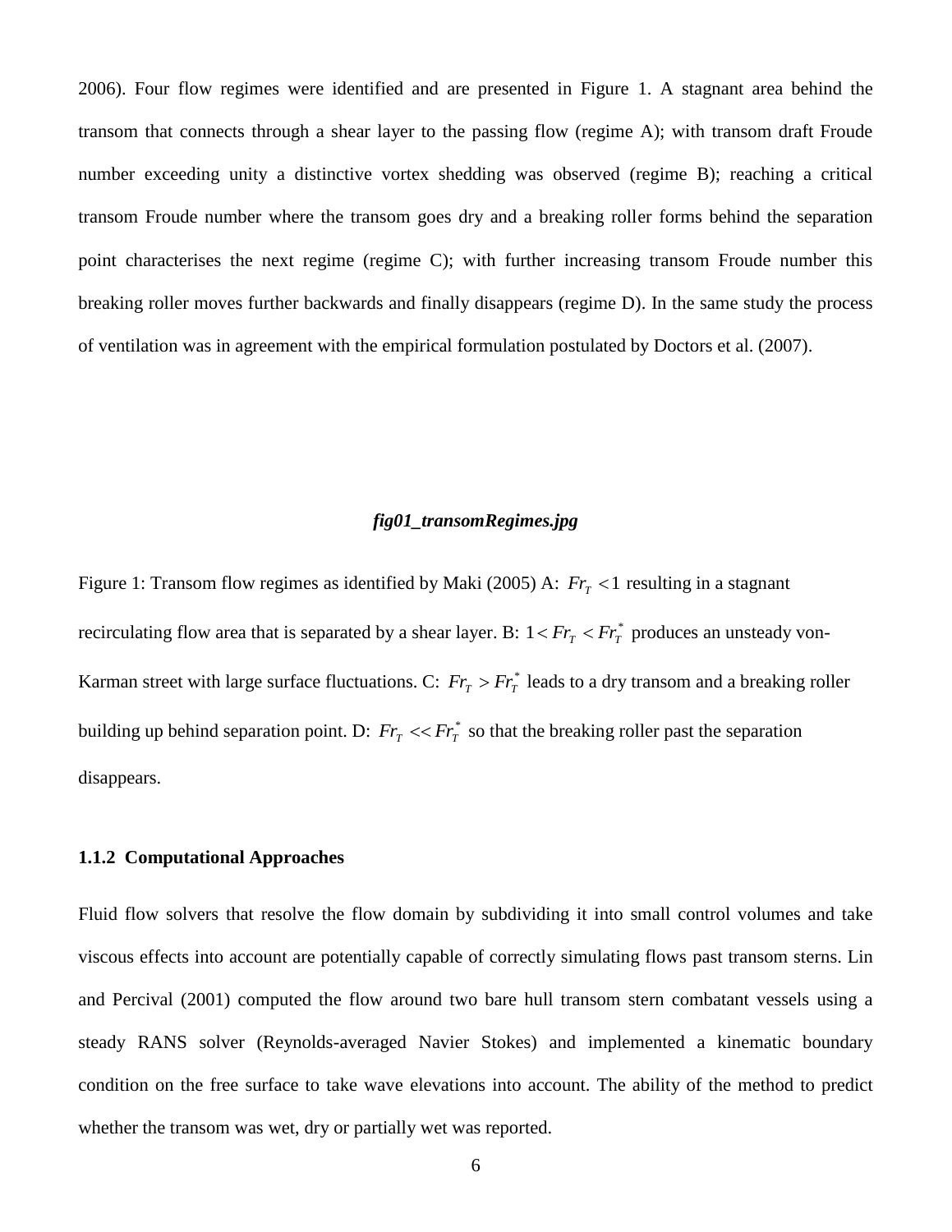Wilson et al. (2006) used an unsteady RANS solver to compute the flow around the bare hull of the R/V Athena and found periodic vortex shedding at the transom edge for partially wetted states. Eslamdoost et al. (2015) used unsteady RANS and experiments to study the influence of transom clearance on the drag force for a hard chine planing hull and identified that entering the full ventilation state coincides with the peak in resistance coefficient curve. Maki (2005) computed the flow past a free surface backward facing step using a 2D unsteady RANS solver utilising a level set approach to capture the free surface effects. Starke et al. (2007) used a 2D steady-state surface-fitting RANS approach to simulate the free surface flow past a backward facing step for Reynolds numbers correlating to both model and full scale vessels. Comparing their computed surface elevation with experimental data from Maki (2005) they obtained accurate solutions for partially and fully ventilated transoms. Scale effects were found such that full ventilation was predicted to occur at lower transom draft Froude number ( $Fr_T^* = 2.0$ ) for full scale Reynolds numbers, compared to model scale Reynolds number (where  $Fr_T^* = 2.5$ ). Wyatt et al. (2008) compared two codes, one being a RANS/DES (detached eddy simulation) code using a single phase, level-set method, the other a Cartesian Euler code. Average breaking wave height and corresponding RMS values (root-mean-square) of its fluctuation as well as the frequency domain in the flow past the transom of R/V Athena were simulated at full scale and compared to full-scale measurements and good overall agreement was reported. The von-Karman-type vortex shedding for a wetted transom was shown using the RANS/DES solver for model and full-scale simulations of the fully appended vessel. Bhushan et al. (2012) investigated vortex structures and instabilities past the wetted transom of the fully appended R/V Athena in full scale and model scale. Using the solvers utilised in the above study, RANS was able to resolve coherent vortex shedding while the DES simulation could resolve much more detailed flow structures. The RANS/DES solver was capable of explaining the wake unsteadiness with the von-Karman-type vortex shedding. Lately, researchers have concentrated on the air entrainment in the wake of a transom stern ship using implicit LES (large eddy simulation) simulations, such as Hendrickson et al. (2013) who investigated the wake past a dry transom. The above studies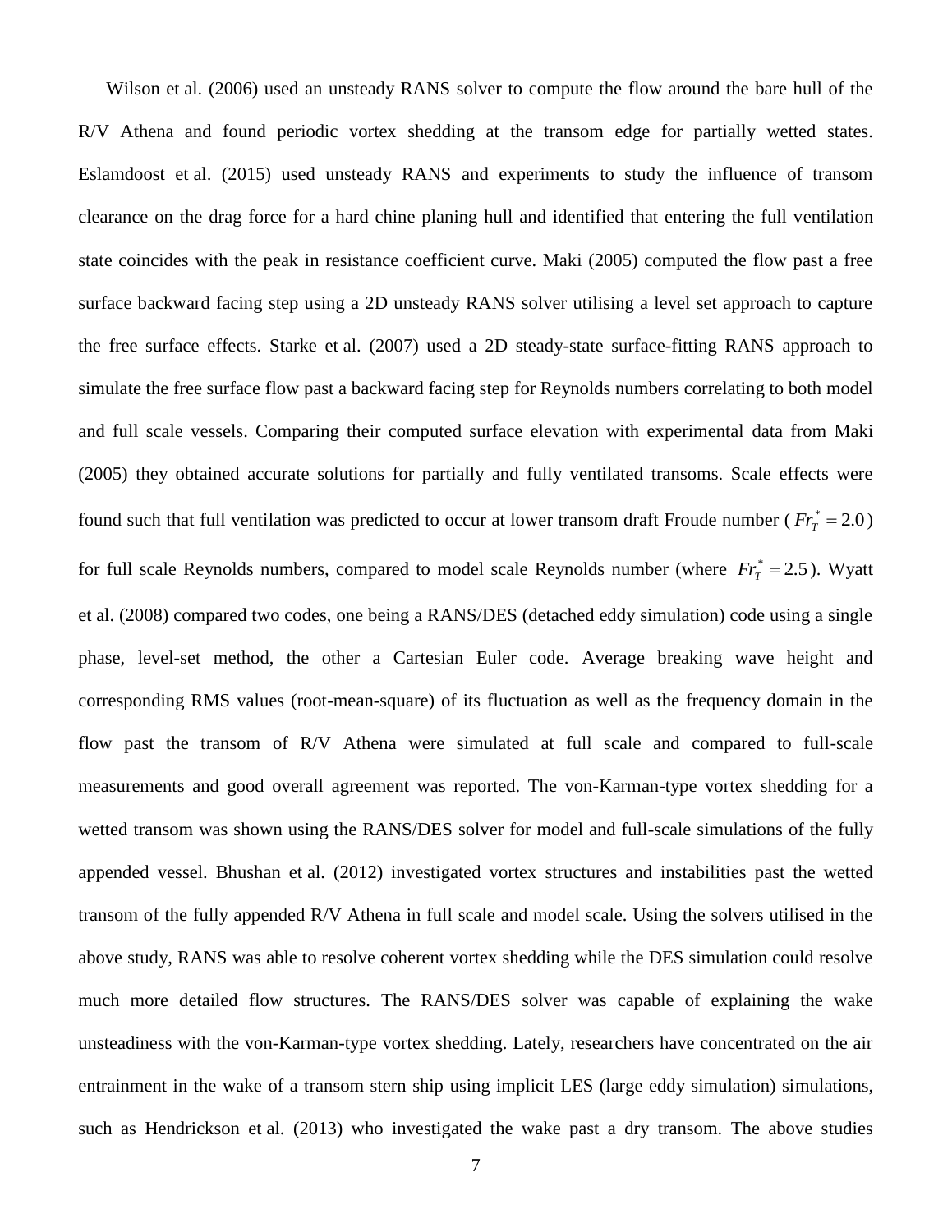indicate that a considerable amount of research has been conducted during the last decade to investigate steady and unsteady effects of the flow around a transom stern, However, it was mostly studied on combatant or planing craft hull forms that have a relatively high  $B_T/T_T$  ratio, which exceeds that of a typical wave-piercing catamans and hence the three-dimensional structure of the flow in the stagnant zone past a partially ventilated transom is not understood.



*Fig02\_98\_BW.jpg*

Figure 2: Image of the 98 m INCAT high-speed catamaran.

# **1.2 Scope of Study**

In this study the flow characteristics past a partially ventilated transom were studied numerically and experimentally to quantify the state of transom ventilation at different speeds. A scale model of a 98 m wave-piercing catamaran (Figure 2) was used at low to medium speeds of  $0.2 < Fr < 0.4$ . Compared to previously mentioned studies the current hull has a relatively low  $B_T/T_T$  ratio of 1.3. This research aims to assess the capability of unsteady RANS simulations to correctly predict the flow features occurring inside the zone of stagnant flow behind a transom stern. In particular whether an standard mesh resolution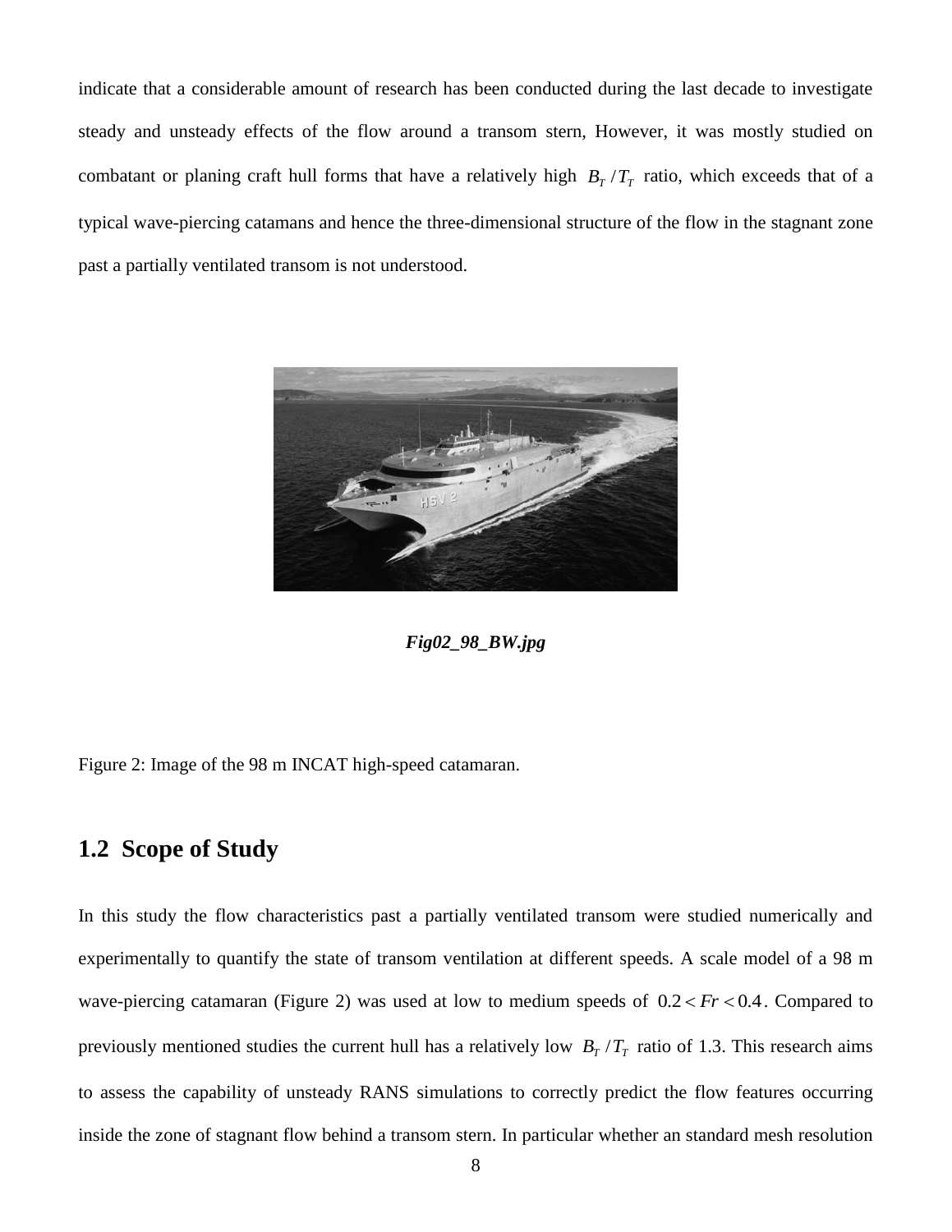is sufficient or if special attention to local mesh refinements is required in this flow region. Furthermore, there is the desire to quantify differences in transom ventilation between model and full-scale Reynolds numbers. Numerical simulations were validated experimentally using quantitative and qualitative measures, including the level of transom ventilation and visualised flow features.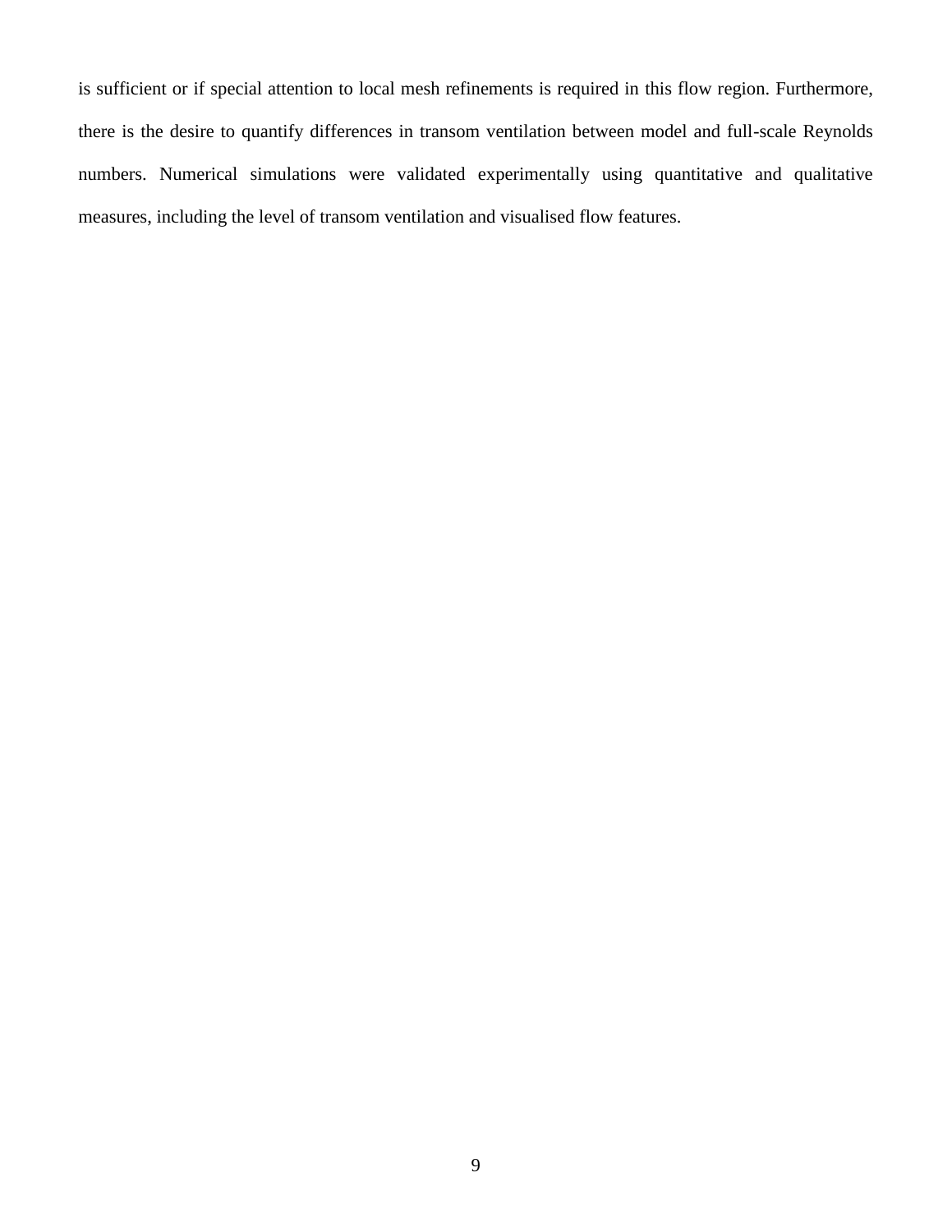# **2 Methodology**

# **2.1 Numerical Set-up**

In this study an unsteady RANS solver *interDyMFoam* from the OpenFOAM toolbox 2.3 utilising a volume of fluid method (VOF) was used to simulate the flow around the vessel. The solver is capable of resolving viscous free-surface flows and the changing attitude of the vessel. *k*−*ω*−*SST* turbulence model and standard wall functions were applied to model the flow in close proximity to the hull.

The mesh was generated with the OpenFOAM tools *blockMesh*, *snappyHexMesh*, and *refineMesh*. Normal to the hull, a first cell hight of  $0.6 \times L \times 10^{-3}$  was chosen, which was shown to deliver accurate shear stress predictions for model-scale and full-scale Reynolds numbers when a wall function is used (Haase et al., 2015c). The mesh comprised of 910k cells, which provided a deviation below 1% from a general Richardson-extrapolated value based on meshes of 660k, 910k and 1.28M cells at Froude numbers of 0.37 and 0.45. No special refinement was made in the transom area (Figure 10). The inflation layer was 4 cells thick and the resulting *y +* value ranged from around 200 in model scale to around 10,000 in full scale.

The state of partial transom ventilation was computed from the ratio of wetted transom area  $(A_{TW})$ over total transom area  $(A_T)$ . As expressed by:

$$
A_{TW} = \sum (-n_{xi} \times \alpha_i \times A_i) \quad \forall \quad x \le x_{transom}
$$
 (1)

and

$$
A_T = \sum (-n_{xi} \times A_i) \quad \forall \quad x \le x_{transom} \land \quad z \le 0 \tag{2}
$$

*α* characterises the volume fraction where 1.0 denotes full of water and 0.0 denotes devoid of water,  $n<sub>x</sub>$  the longitudinal component of the normal vector and  $A_i$  the area the cell face attached to the hull. Hence the transom ventilation is expressed as: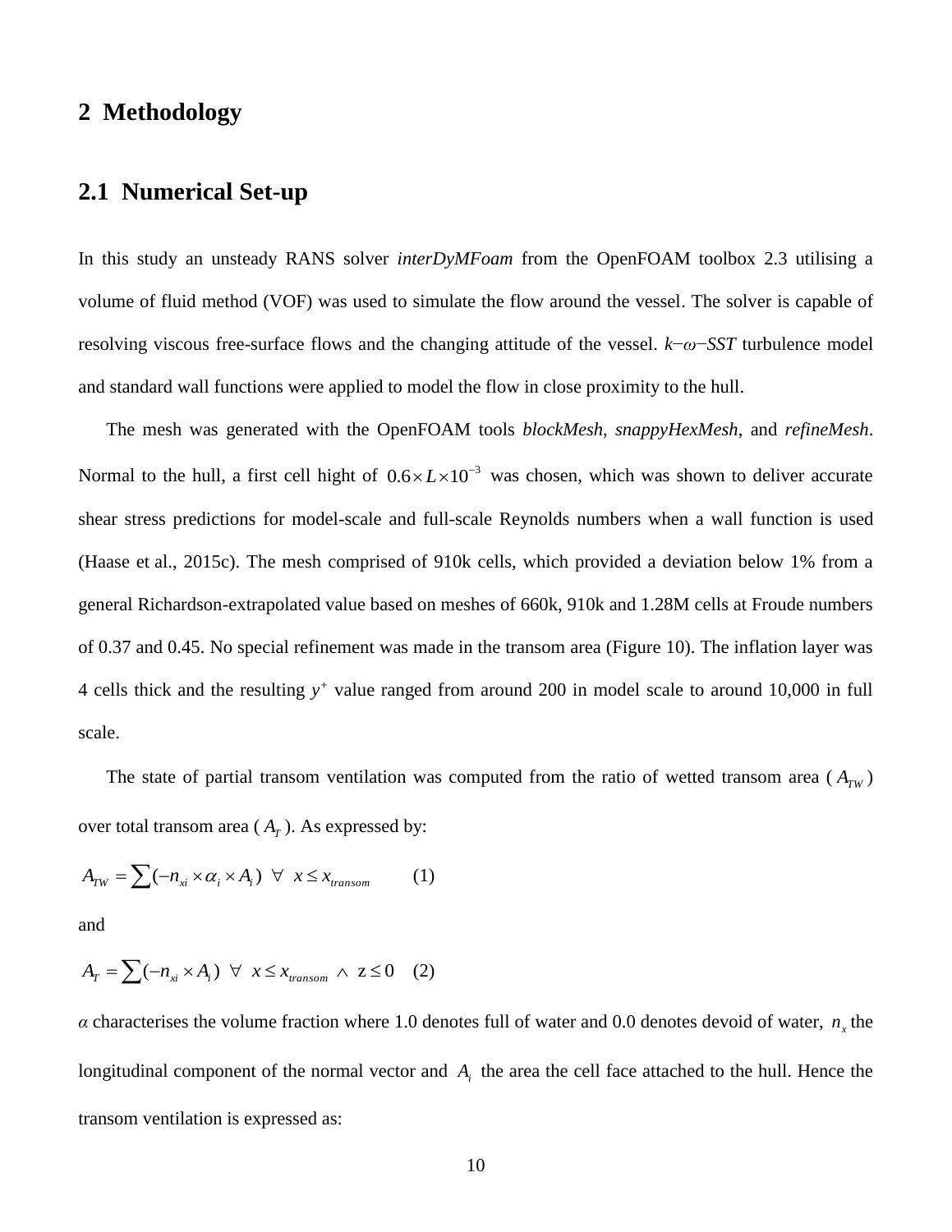$$
\eta_{\text{dry}} = 1 - A_{\text{TW}} / A_{\text{r}} \tag{3}
$$

## **2.2 Experimental Set-up**

The investigation on the flow past a partially ventilated transom stern was undertaken on a single demihull of a 1:22 scale model of a 98 m wave-piercing catamaran at a 1,500 tonnes displacement at level trim. The experiments were carried out in the towing tank of the *Australian Maritime College* (*AMC*) at the *University of Tasmania* having the dimensions of  $l \times b \times h = 100$  m  $\times$  3.55 m  $\times$  1.50 m, using a carbon fibre scale model. The transom features a trim tab that was deflected to 5 degrees and the model was free to heave and trim. The demihull interaction was taken into account by evaluating a single demihull in close proximity to a wall, at a distance equal to half the demihull separation. This approach was previously employed by Rovere (1997) and Zürcher et al. (2013).

The water level at the transom and at the side of the hull was measured visually using rulers with 5 mm increments attached to the transom stern as can be seen in Figure 4. To determine the characteristic structures of the flow in the stagnant area behind the transom, polyester stream traces (audio tapes) were attached to the inside of the trim tab and the side hull extensions. A total of 16 polyester tracers were utilised with a thickness of 0.1 mm, width of 10 mm and a length of 240 mm each. The observations were made using three commercially available water proof video cameras from *GoPro* and *Contour*, which are highlighted in Figure 3. One camera was mounted above the stern to monitor the flow past the stern from above the water surface. Another was mounted under water to record the level of ventilation and the flow structures. Finally, the third camera was set up below the transom pointing upwards to videotape the structure of the flow recirculation in the horizontal plane. In addition, the drag force has been measured.

The transom ventilation was determined as the ratio of the water level at the aft of the port side wall of the port demihull and the water level at the transom. In contrast to the numerical model, the origin of the vertical axis was ship fixed and originates at the trailing edge of the stern tab, positive pointing up. Thus the ventilation state was determined as: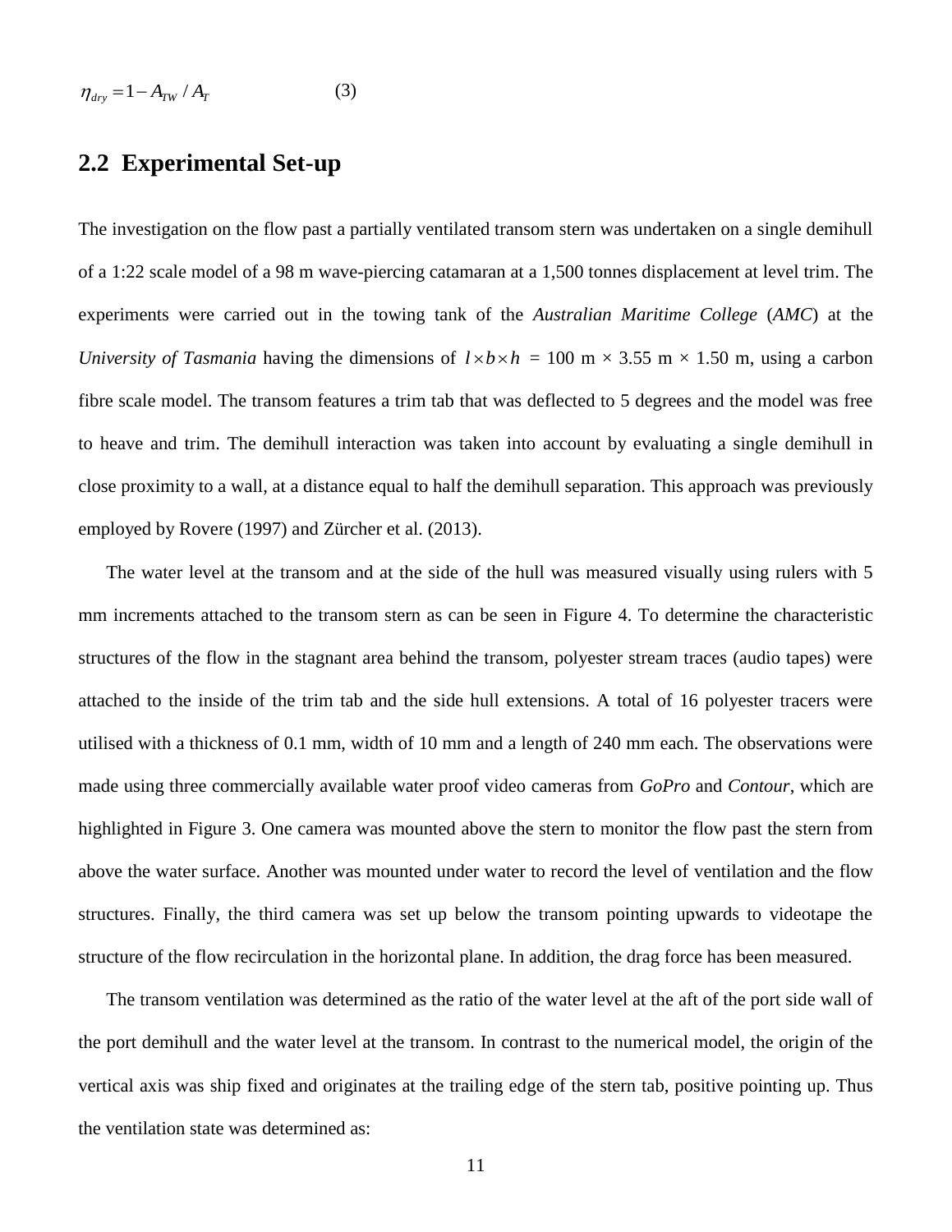### *Fig03\_expSetUp.jpg*

Figure 3: Experimental set up in the *AMC* towing tank. A single catamaran demihull is towed in close proximity to the tank wall. Futhermore, the cameras used and the stream traces are indicated.

# **2.3 Empirical Prediction Method**

Doctors et al. (2007) performed a series of model tests on generic hull forms using the so-called Baby series to derive a regression model for predicting the state of transom ventilation as a function of transom Froude number based on transom draft at rest, with and without taking the transom breadth over transom depth ratio  $(B_T/T_T)$  into account. Transom ventilation was determined as follows:

$$
\eta_{\text{dry}} = C_1 \times Fr_T^{C_2} \times (B_T/T_T)^{C_3} \quad (5)
$$

with values for  $C_i$  being  $C_i = (0.08057, 2.381, 0)$  for the infinitely wide transom (2D) and  $C_i = (0.07340, 2.8356, 0.1247)$  when taking  $B_T / T_T$  into account (3D) for  $1 < B_T / T_T < 4$ .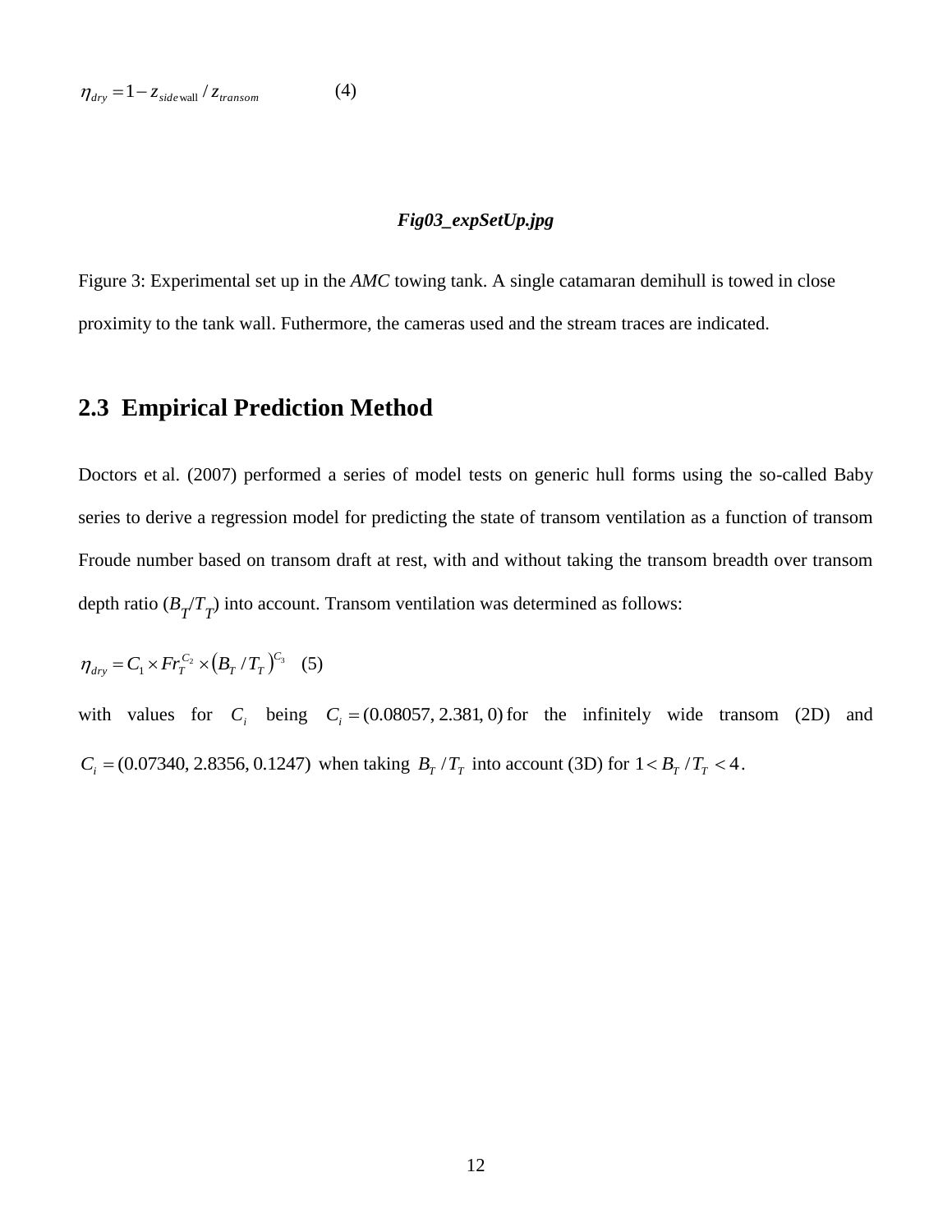# **3 Validation of Transom Flow**

## **3.1 Physical Model Tests**

The model was tested for length Froude numbers of 0.20 to 0.40 in 0.02 increments. The water level at the transom was measured at each run. Figure 4 shows the transom at three different speeds:  $Fr = 0.24$ , 0.30 and 0.36, corresponding to transom draft Froude numbers of  $Fr_T = 1.56$ , 1.97 and 2.38. The state of ventilation,  $\eta_{\text{dry}}$ , is 0.24, 0.55 and 0.95 respectively. A complex small-scale flow structure can be observed for  $Fr = 0.24$ , which transits towards a rooster tail at  $Fr = 0.30$  where the white portions in the wake can be addressed to wave-breaking. At  $Fr = 0.36$ , a rooster tail was observed, which clearly breaks to both sides and also sheds portions of water towards the transom. Finally the transom reaches the dry state at  $Fr = 0.38$  corresponding to  $Fr_T^* = 2.50$ . The dry state for all conditions under consideration can be seen in Figure 5, where the error bars represent the smallest increment on the ruler.

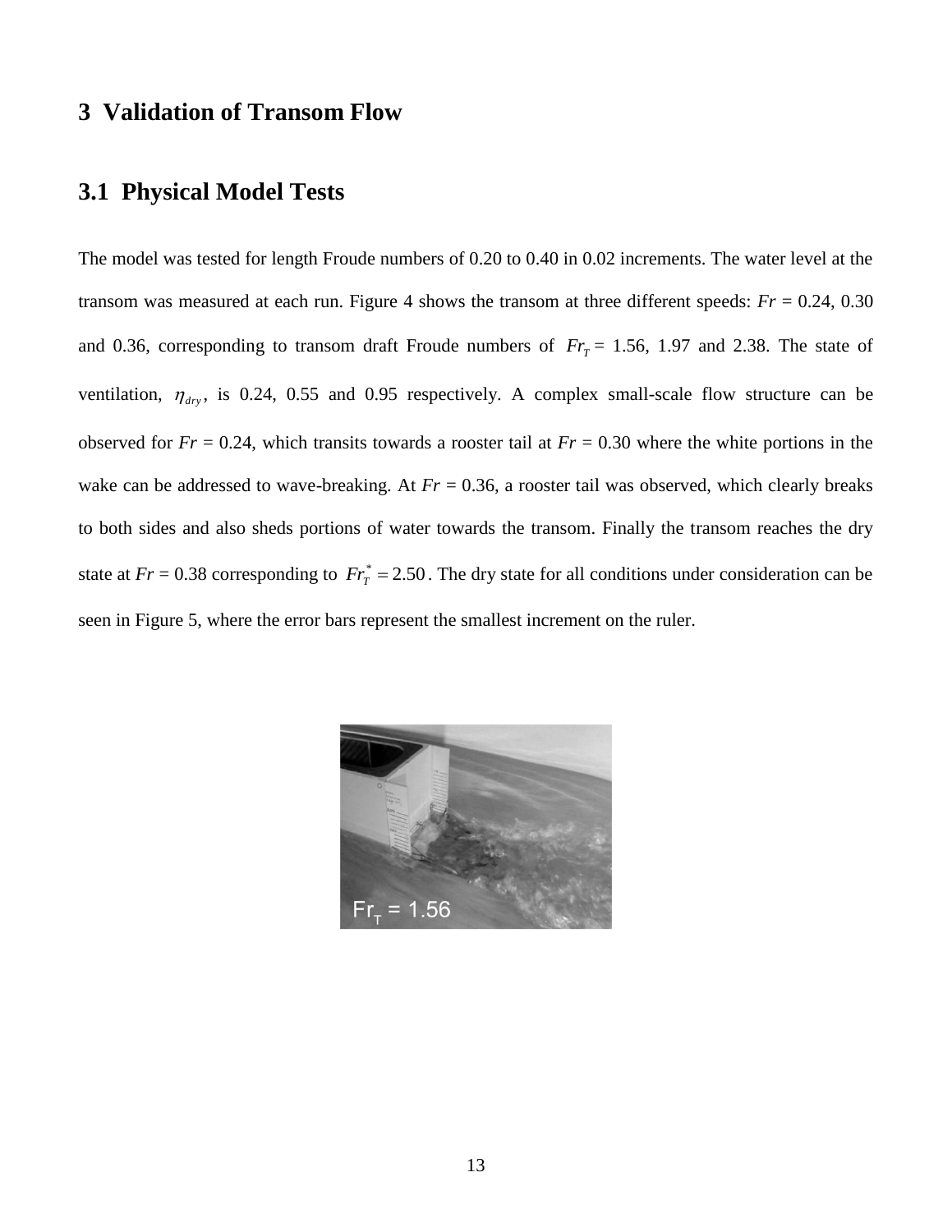



*Fig4a\_transomTopSideFrT156.jpg*

*Fig4b\_transomTopSideFrT197.jpg*

*Fig4c\_transomTopSideFrT238.jpg*

Figure 4: Flow past the transom at different speeds of Froude numbers of *Fr* = 0.24, 0.30 and 0.36, corresponding to transom draft Froude numbers of  $Fr_T = 1.56$ , 1.97 and 2.38.

# **3.2 Numerical Prediction at Model Scale**

The experiments were replicated using CFD at identical displacement and speeds. The dry state  $(\eta_{\text{dry}} > 0.99)$  was reached at  $Fr_T^* = 2.42$ , which corresponds to an under-prediction of dry state transom draft Froude number of 3%. When comparing this result to Eslamdoost et al. (2015), where the RANS-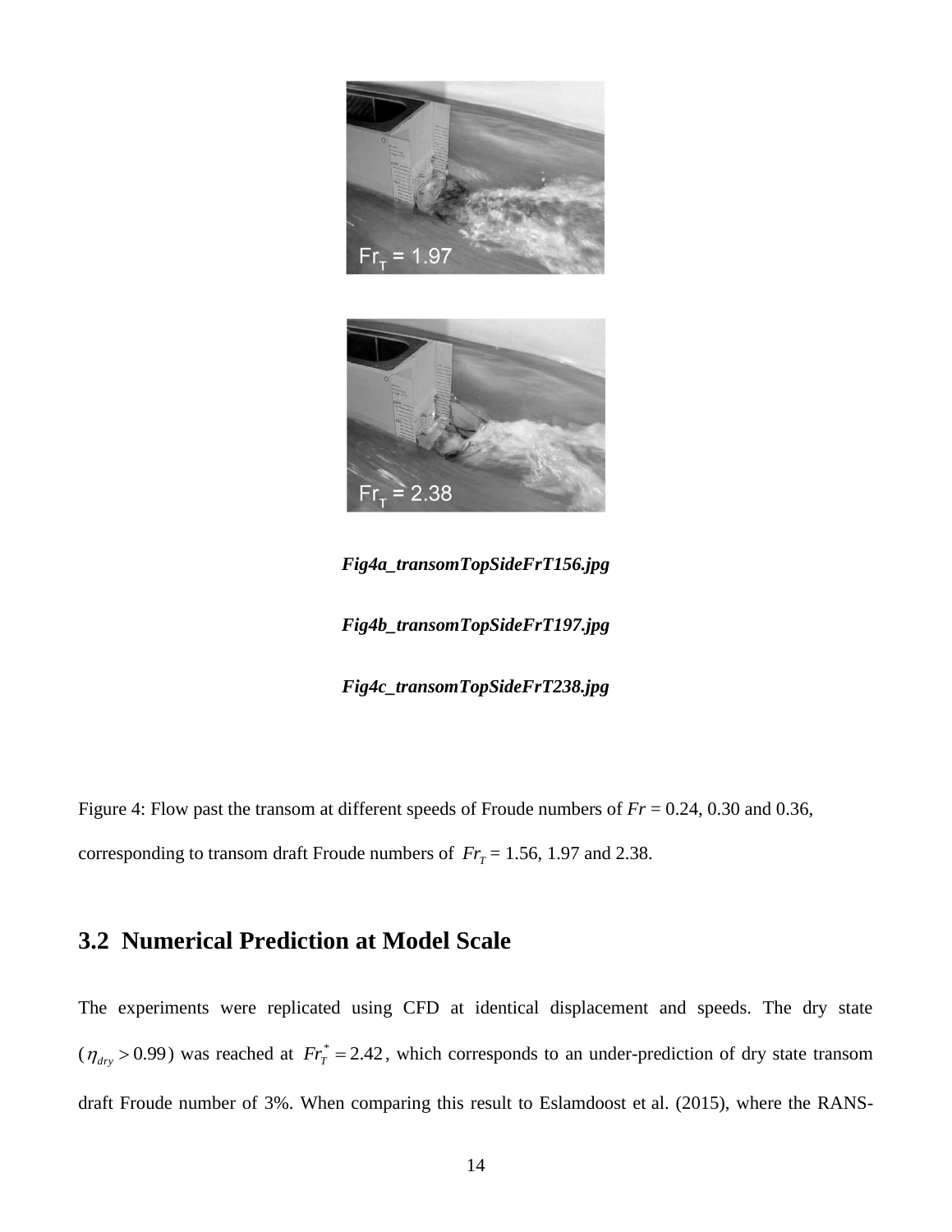based simulation predicted the dry state at a 5% lower length Froude number, the result can be considered as being acceptably accurate.

Figure 5 shows the transom ventilation state for increasing transom draft Froude numbers predicted by numerical simulation and empirical expressions, and measured in model test experiments. For the CFD predictions no error was specified, even though it was observed that the transom ventilation fluctuated over time, the fluctuation was found to be  $\pm$  1% for  $Fr_T = 1.78$  where the transom ventilation was 0.44.

For transom draft Froude numbers exceeding 1.6 an agreement between CFD and experimental measurements was within the specified error of the experimental results, whereas for lower speeds the numerical simulation predicts a  $10 - 12\%$  higher water level at the transom.

## **3.3 Empirical Prediction**

The empirical approach by Doctors et al. (2007) predicted the dry state at  $Fr_T^* = 2.43$  when considering an infinitely wide transom (2D) and at  $Fr_T^* = 2.56$  when taken the  $B_T/T_T$  ratio into account (3D). Both empirical approaches predict the level of transom ventilation within the experimental error for  $Fr<sub>T</sub> \leq 2$ and matched the dry state at a transom draft Froude number less than 1% (3D) and 3% (2D) different from the measured value. Between these speeds the empirical formulation underestimated the ventilation state when compared to experimental results. However, this under-prediction is in accordance with the original experiments from which the the regression has been derived.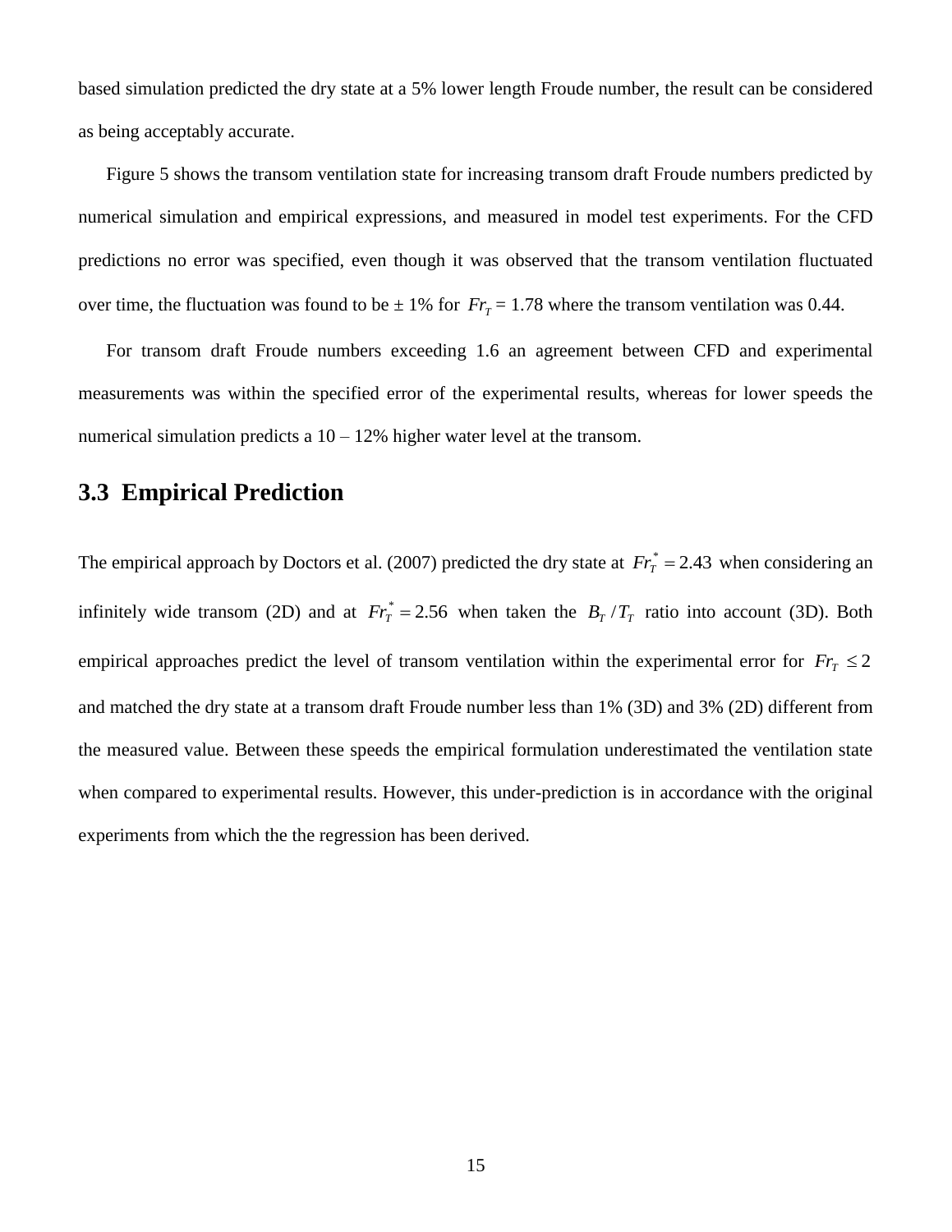#### *Fig05\_FIGtransVent.jpg*

Figure 5: State of transom ventilation where 0 means fully wet and unity fully dry with respect to transom Froude number. Results are based on CFD simulation at model and full scale, experimental measurements and empirical predictions of Doctors et al. (2007) with and without taking limited  $B_T/T_T$  values into account.

### **3.4 Qualitative Validation of Transom Flow**

The flow features were visualised using stream tracers attached to the model . In the post-processing of the CFD simulations the stream tracers were seeded to correlate to the experimental model set-up. The length and width of the virtual stream tracers were matched with the experimental stream tracers to study if the numerical simulation is capable of predicting flow characteristics that are comparable to the experimentally observes ones.

#### **3.4.1 Steady Observations**

Two speeds were used to compare the instantaneous flow features between snapshots of the unsteady simulations and model test experiments shown in Figure 6, 7 and 8. In the experiments and simulations the speeds of  $V = 1.30$  and 1.95 m/s correspond to transom draft Froude numbers of  $Fr_T = 1.30, 1.37$  and  $Fr<sub>T</sub> = 1.97, 2.01$ . The difference results from inconsistent transom depths despite identical model length and mass displacement. For the lower speed it can be seen that in the experiment most of the tracers follow the recirculation of the flow with their tips pointing towards the transom, while a few align with the continuing flow and their tips point away from the vessel. The same behaviour can be observed in the image generated by the numerical simulation, especially the point from where the streamlines either point towards the stern or away from it is well predicted in CFD. Additional features of the flow can be observed in Figure 6: the intersection of water level and tank wall, due to capillary deformation of the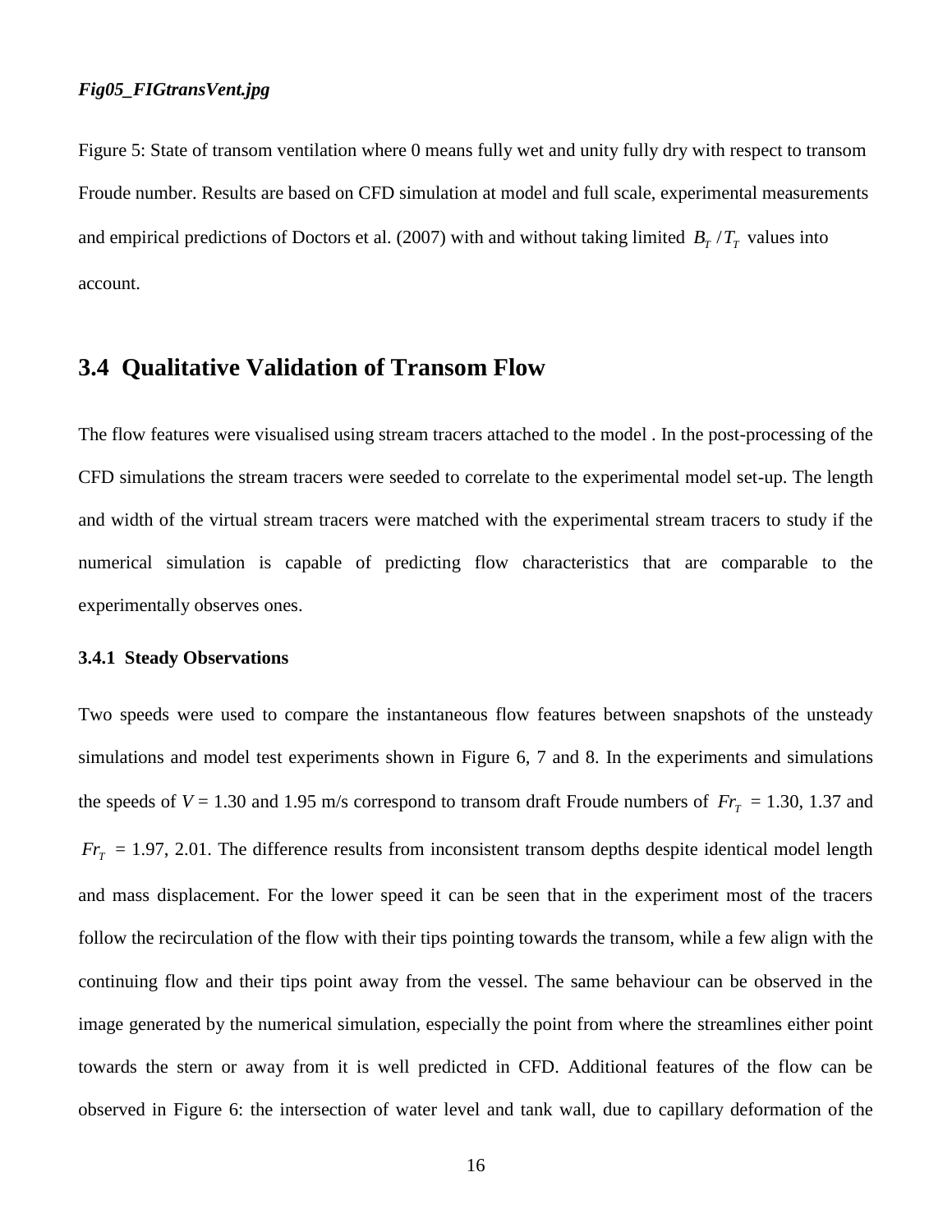water surface, as marked by (A); the bumpy small-scale wake features due to wave breaking marked by (B); and the distance between the water level around the stern and at the transom has been marked by (C). Subjectively, the numerical approach is capable of replicating these features. For the higher speed shown in Figure 7 the stagnant area as determined by model test experiments is clearly smaller when compared to the lower speed shown in Figure 6. As for the lower speed, most stream tracers are experiencing recirculation, while single ones may follow the main flow. The depression of the free surface (C) at the transom can be seen to be more pronounced. The water level at the tank wall (A), and the turbulent wake structures (B) are well reproduced in CFD compared to the experimental observations.

The bottom view of the stagnant zone has been visualised for  $V=1.30 \, \text{m/s}$  and good agreement between the numerical visualisations and experimental results can be seen in Figure 8. Either the stream tracers appear as straight lines until they start to wiggle and eventually point towards the vessel and indicate recirculation, or they randomly point somewhere due to the unsteadiness of the flow in this area. The distance until the stream tracers start oscillating is comparable between the two images.

### *Fig06\_uwFigV130.jpg*

Figure 6: Side view: Comparison of flow past partially ventilated transom at transom draft Froude number  $Fr<sub>T</sub> = 1.30$  and 1.37 between snapshots from physical experiment (bottom) and unsteady numerical simulation (top).

### *Fig07\_uwFigV195.jpg*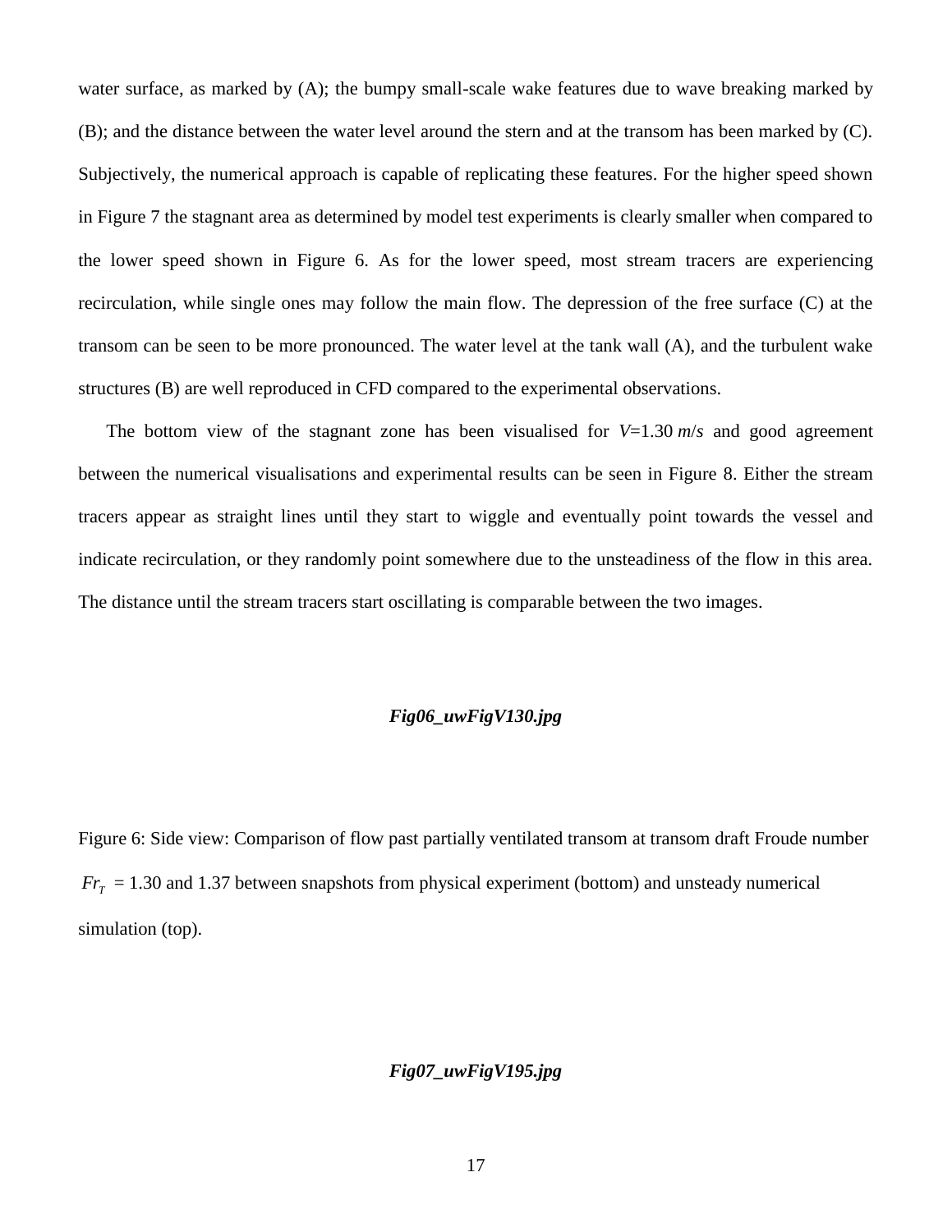Figure 7: Profile view: comparison of flow past partially ventilated transom at transom draft Froude number  $Fr_T = 1.97$  and 2.01 between snapshots from physical experiment (bottom) and unsteady numerical simulation (top).

#### *Fig08\_uwBotFigV130.jpg*

Figure 8: Bottom view: comparison of flow past partially ventilated transom at transom draft Froude number  $Fr_{\overline{T}}$ =1.30 and 1.37 between physical experiment (bottom) and numerical simulation (top).

#### **3.4.2 Unsteady Observations**

From visual observations of the model test experiments it was seen that the root part of the stream tracers were almost steadily aligned with the flow while the tips underwent random oscillations due to the unsteadiness of the wake. These observations were made in the unsteady RANS simulations too, however they were less pronounced when compared to the experiment. Maki et al. (2006) and Bhushan et al. (2012) predicted a von-Karman-type vortex shedding for transom draft Froude numbers exceeding unity at an infinitely wide transom, but such unsteady behaviour was neither identified in the numerical simulation nor seen in the physical model testing for  $Fr<sub>T</sub> > 1.0$ . In the experiments an unsteady fluctuation for  $Fr<sub>T</sub>$  > 2.10 was seen that could be explained by a von-Karman-type shedding, however it could have also been induced by portions of water that were shed from the rooster tail towards the transom. It is assumed that the relatively low  $B_T/T_T$  ratio influences the flow so that a stable and non-shedding structure builds up for the majority of the speed range below  $Fr<sub>r</sub><sup>*</sup>$ .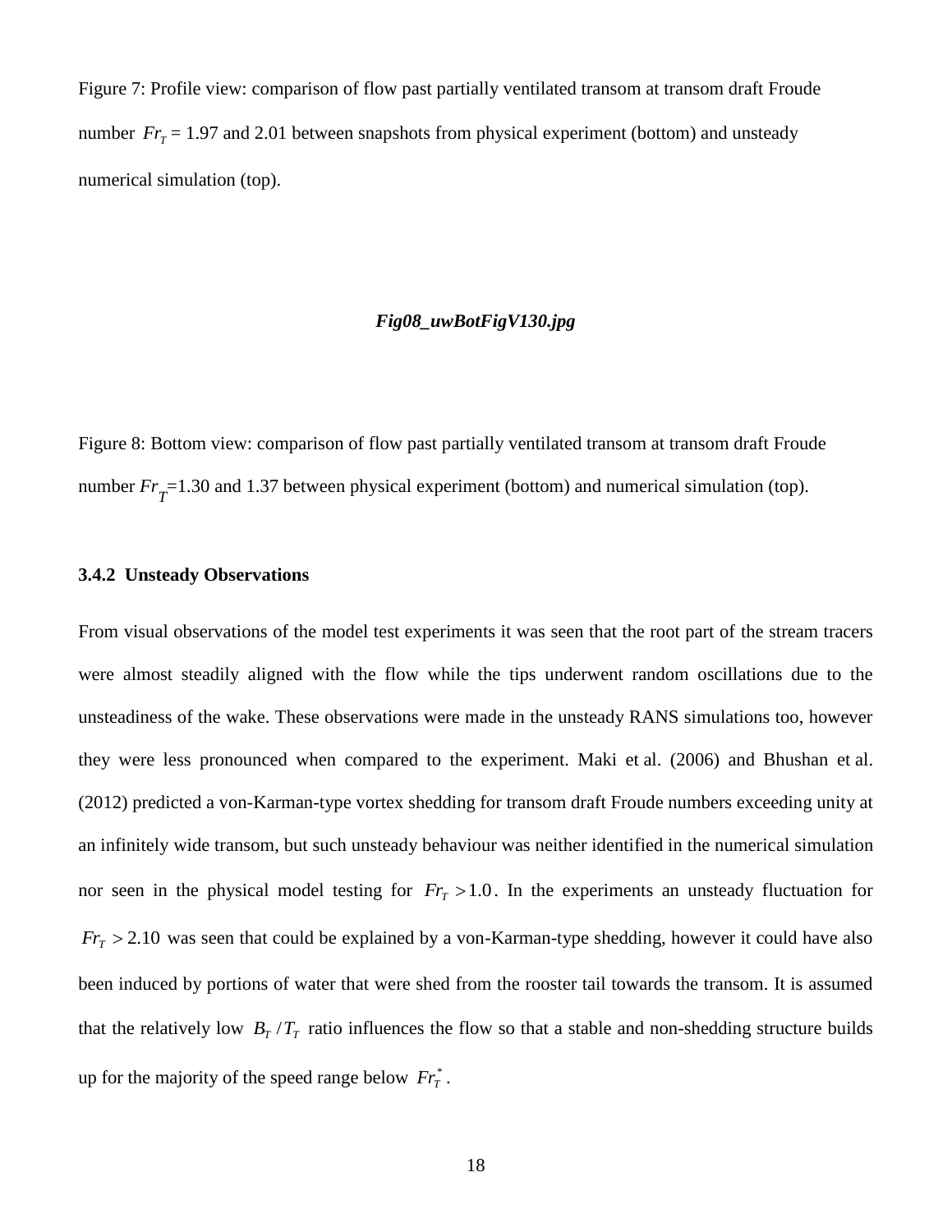## **4 Characteristics of Flow Past Transom**

In Section 3.2 it was shown that the state of transom ventilation predicted by the numerical simulation was within the experimental error for  $Fr<sub>T</sub> > 1.6$  and in Section 3.4.2 the flow structure was found well replicated. Therefore the numerical approach can be used to describe the flow features in more detail and to undertake further investigation. This comprises the visualisation of the flow structure in the stagnant zone past the transom, the change of this structure during the quasi-steady ventilation process and the quantitative change in the state of transom ventilation when full-scale Reynolds numbers are applied.

## **4.1 Flow in Stagnant Area**

The number of stream traces used in the post-processing of the simulation was increased to visualise the flow structure with greater resolution (Figure 9 a-d). The light grey colour of the streamlines indicates a reversing fluid that flows towards the hull whereas dark grey represents flow that moves away from the hull. From the profile view (Figure 9 b) it can be seen that a recirculating roller occurs, while the plan view shows that two counter rotating vortical structures are present (Figure 9 c). In the aft perspective (Figure 9 d) it can be seen that the stagnant flow structure points up to the centre plane of the demihull, which is where the rooster tail occurs. Finally, if the flow in the stagnant area is looked at from an angle (Figure 9 a), it can be seen that it forms a single coherent structure that can be best described as a squashed horseshoe vortex. When the speed increases the length and height of the squashed horseshoe decreases, but the principal features remain. The mesh appears to be coarse, but it is capable of resolving the recirculating flow (Figure 10).

#### *Fig09\_flowStructure.jpg*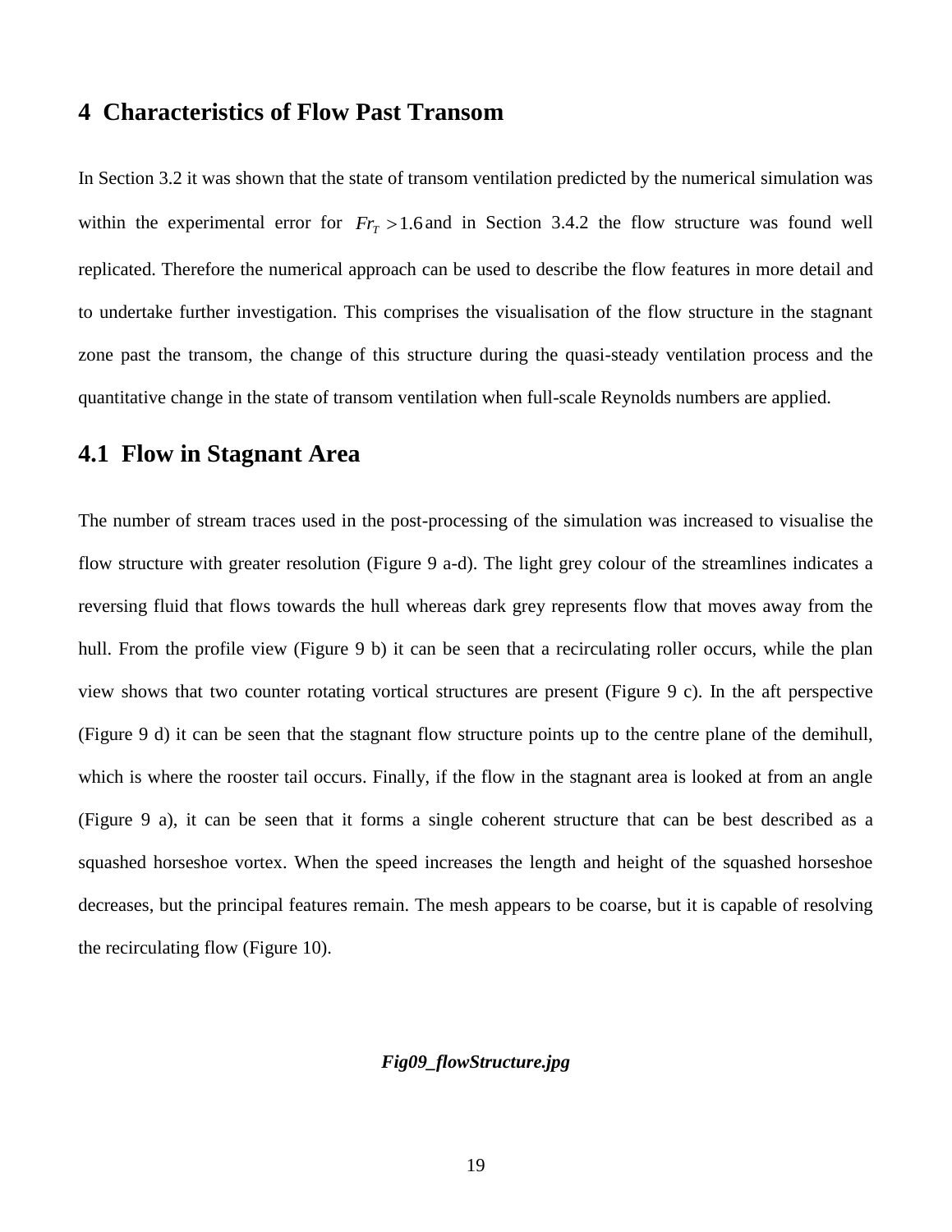Figure 9: a) Squashed horseshoe structure of the flow inside the stagnant area behind the transom (A) at  $Fr$ <sup> $T$ </sup> $T$  = 1.66; b) Profile view indicates the reversing behaviour (B) of the stagnant flow; c) Plan view shows the two counter rotating vortices at the upper side of the stagnant area; d) Aft view indicates the rising streamlines (D) that will potentially form the characteristic rooster tail in the wake.



Figure 10: Mesh structure and predicted flow past transom and the distribution of volume fraction at the centre plane of the demihull.

# **4.2 Process of Transom Ventilation**

The quasi-steady process of transom ventilation is presented in this section, and in Figure 11, the flow structure, as well as the free surface, is shown. The free surface was assumed to be where the value for volume fraction equals 0.5. However, when wave breaking happens volume fractions between zero and unity may occur over a wide range of cells and the interface between air and water is not sharp. Therefore the streamlines were scaled with respect to volume fraction, so that a reduced diameter of the streamline indicates wave breaking in the recirculating flow. The recirculating part is represented by white lines,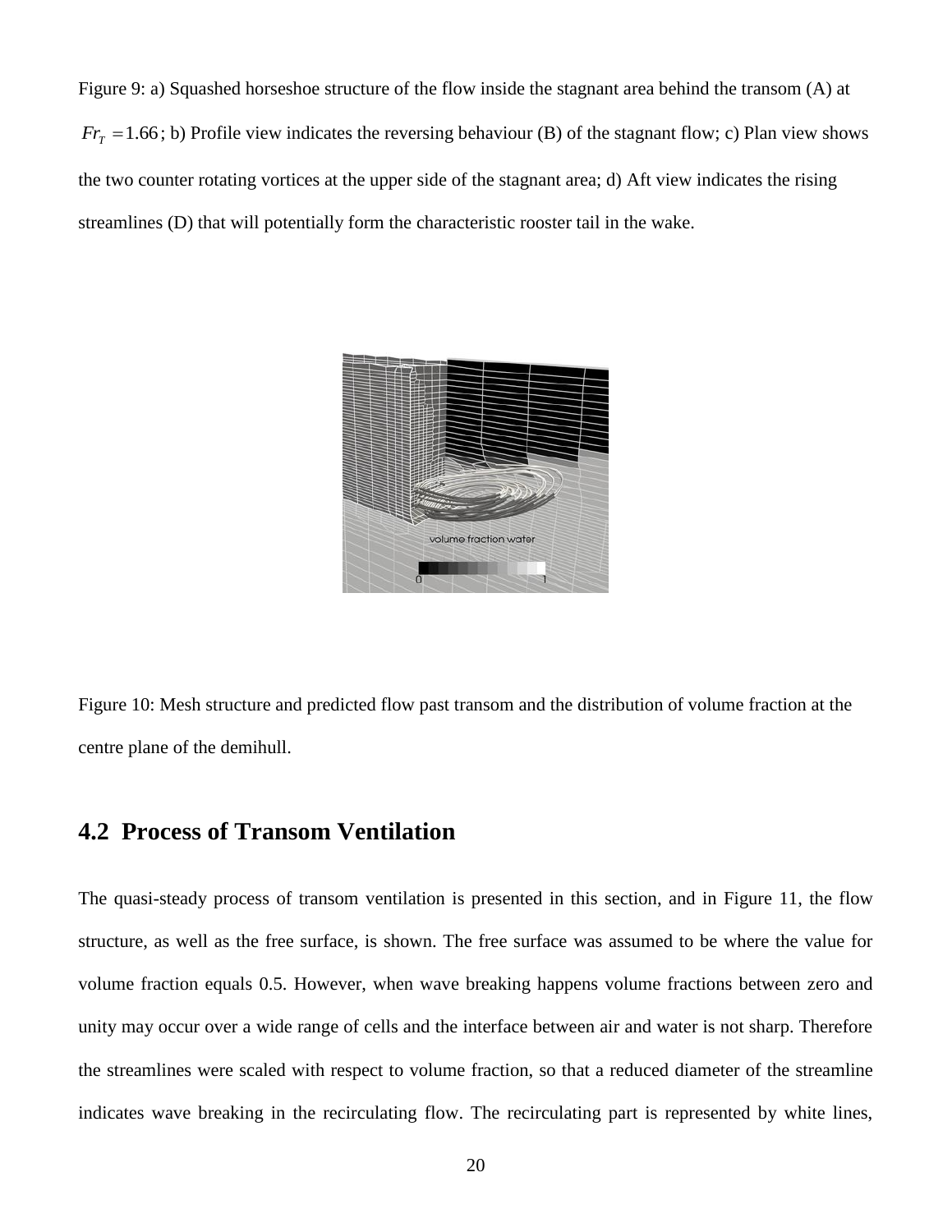while the water moving away from the transom is shown by dark grey lines. It can be seen that the size of the stagnant flow volume reduces from  $Fr_T = 1.37 - 2.01$ . It shrinks in height due to the decreasing water level at the transom and consequently in length. At  $Fr_T = 1.92$ , 2.01 it can be seen that the free surface suffers from wave breaking which results in an uncertain interface and a reduced diameter of the recirculating streamlines. At  $Fr_T = 2.19$  the value of transom ventilation is 0.88, which is the highest speed with a partially wet transom and very thin recirculating streamlines indicate strong wave breaking. This behaviour was also seen in the experiment as shown in Figure 12. The white arrow points to a fluid portion that occurs in breaking waves and splashes towards the transom. A majority of the recirculation happens by this kind of wave breaking. It has to be kept in mind that this process is highly unsteady and that all images just present a snapshot of the phenomenon. At  $Fr_T = 2.28$  and 2.42 the flow clearly separates and leaves the transom dry. In contrast, in the experiment at  $Fr_T = 2.25$  and 2.38 the transom ventilation was 0.91 and 0.95 respectively. This discrepancy may be explained by the reduced size of the flow structures of the breaking wave that are unresolved by the computational mesh. These will shed off from the rooster tail and roll down towards the transom, as characterised by flow regime C in Figure 1.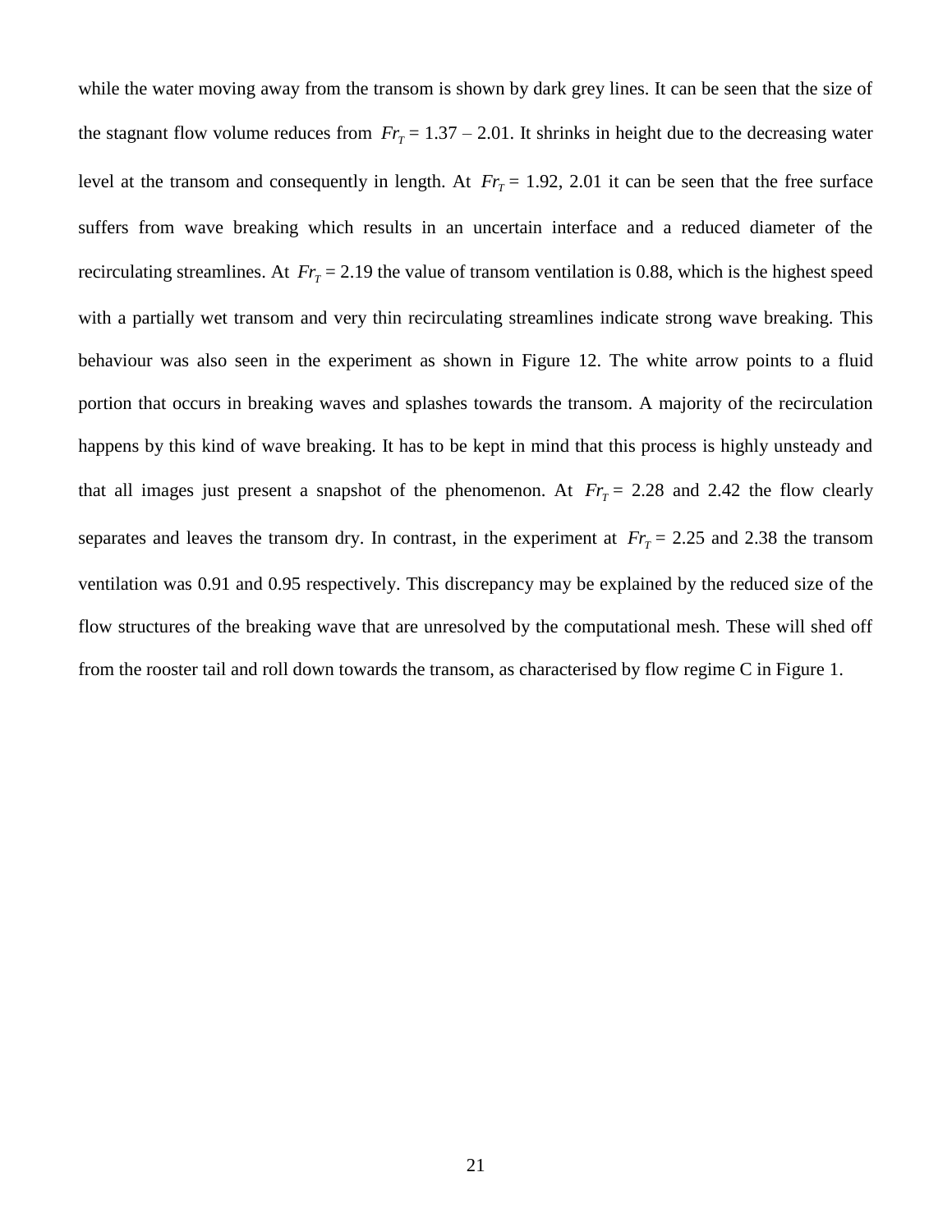

*Fig11\_ventProcess.jpg*

Figure 11: Flow structure and free surface behind the transom undergoing the ventilation process at model scale. White streamlines present recirculating flow and a reduced diameter indicates wave breaking.

### *Fig12\_fluidLump.jpg*

Figure 12: Image of the transom including the built-up of a rooster tail at  $Fr_T = 2.19$ . The arrow points at a fluid portion that represents breaking flow recirculation.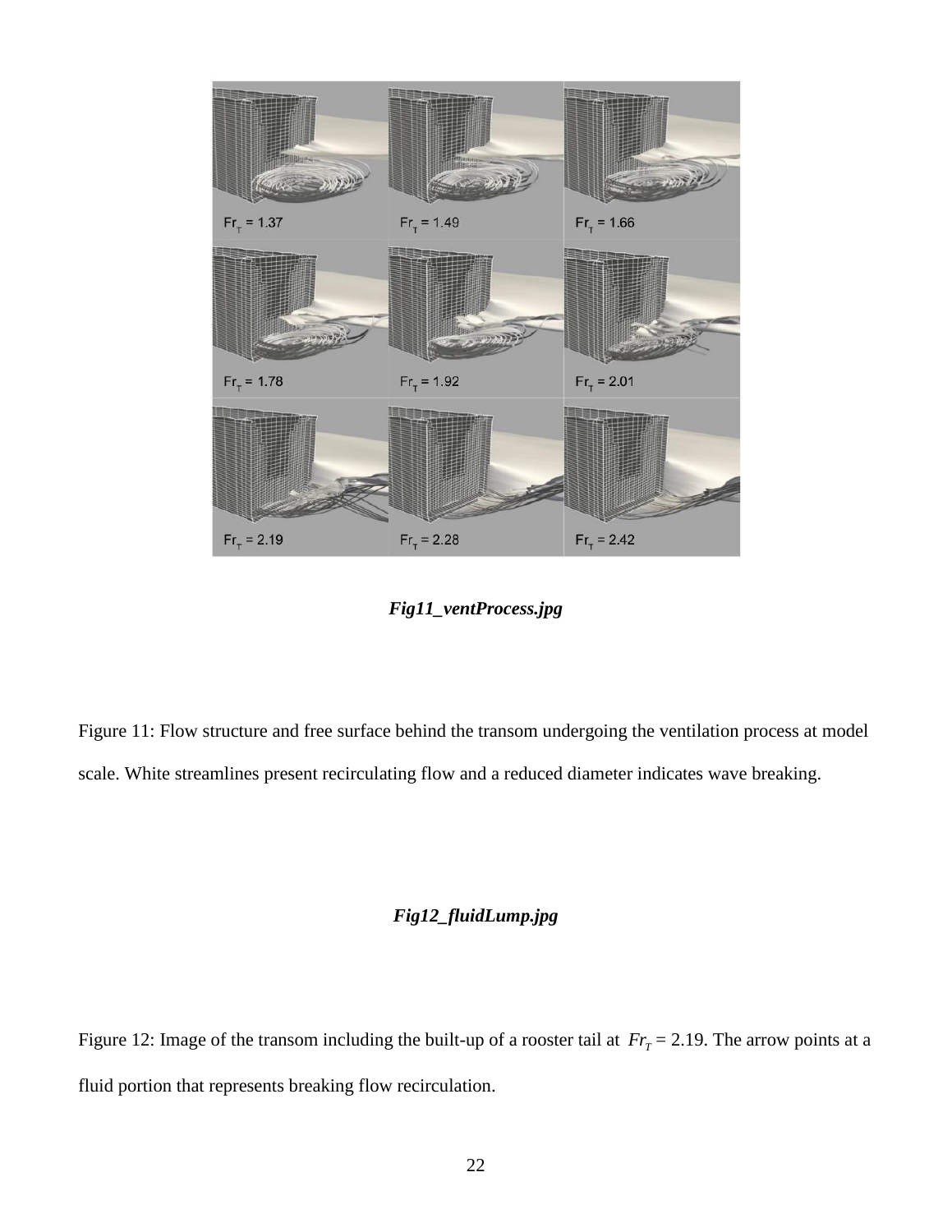## **4.3 Results at Full-Scale**

The simulations were repeated at hydrodynamic full scale, where full-scale Reynolds numbers were achieved by altering the fluid viscosity. The results are presented in Figure 5, together with the modelscale results. It can be observed that the transom for  $Fr<sub>T</sub> < 1.6$  is more ventilated at larger Reynolds numbers and hence the dry state is reached earlier. At transom draft Froude numbers below 1.6 the change in Reynolds number does not influence the ventilation state. With the values from the current investigation it can be concluded that the full-scale transom becomes dry at  $Fr_T^* = 2.2$ , in contrast to  $Fr_T^* = 2.4$  in the model-scale simulations.

This difference can be explained by the reduced boundary layer thickness at full-scale Reynolds numbers. Therefore, the full-scale flow induces a lower pressure than the model-scale flow and hence will reduce the water level at the transom to a larger extent. This demonstrates why it may not be feasible to linearly scale ship hydrodynamic properties from model-scale observations to the full-scale ship. Therefore non-linear tools for resistance extrapolation, such as the CFD-based approach in conjunction with model test experiments as postulated in another work of the authors (Haase et al., 2015c), may be superior for accurate full-scale drag prediction when compared to traditional ITTC extrapolation methods.

Finally, the numerical simulation revealed that for the speed range under consideration, the hydrostatic drag due to the transom contributes up to 50% to the total drag of the vessel at model scale and even up to 70% for the full-scale ship.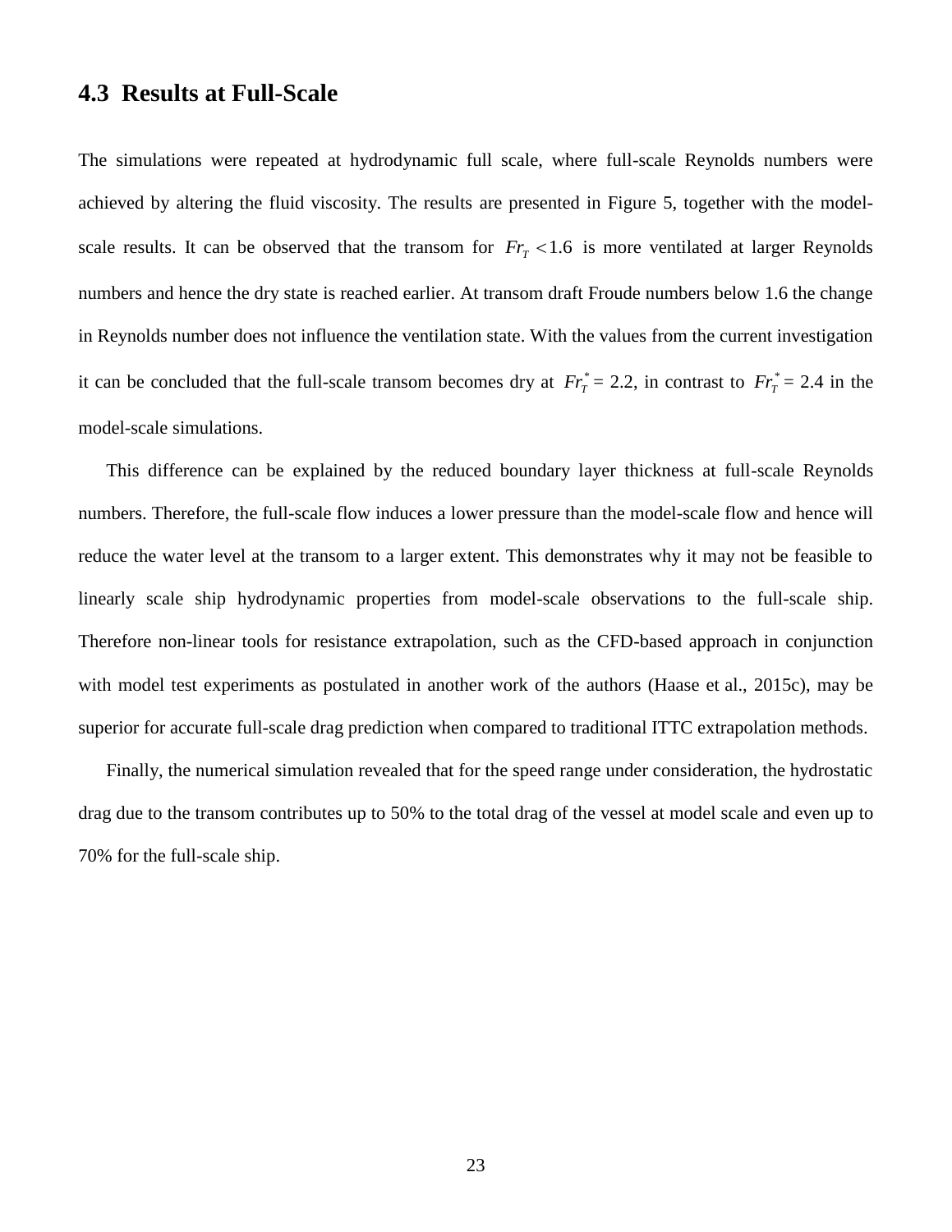# **5 Conclusions**

This study has shown that the flow in the stagnant area could be best described as a non-shedding squashed horseshoe vortex, which behaves like a recirculating roller at the centre plane of the stagnant zone and two counter rotating vortices at the top of the stagnant zone.

Other researchers predicted a periodic von-Karman vortex shedding from the transom edge for transom draft Froude numbers exceeding unity for transom flows of infinitely wide transoms, or those of Combatant hull forms. However, for the wave-piercing hull form under consideration no such periodic shedding was observed, neither in experiments nor in numerical simulations, which may be due to the three-dimensional nature of the flow. For a transom draft Froude number exceeding 2.2, an unsteady fluctuation occurs, but cannot be clearly identified as the von-Karman-type shedding.

Also, the process of transom ventilation has been visualised in a quasi-steady manner. The transition from a partially wetted state to a fully dry state, including a recirculation in the form of a squashed horseshoe vortex, and breaking waves, just before the fully dry state occurs was shown. These three phenomena of partially wet, breaking recirculation and fully dry obtained through numerical simulation qualitatively agreed to observations from model test experiments.

Furthermore it has been demonstrated that the unsteady RANS-based simulations are capable of quantitatively predicting the flow past a partially ventilated transom for a wave-piercing catamaran hull form. The agreement has been within the experimental error of 4.5% between numerical predictions and experimental measurements for transom draft Froude numbers exceeding 1.6. This has been achieved on a standard mesh with no additional refinements in the vicinity of the transom. Increasing speed and therefore an increasing transom draft Froude number leads to a reduction in the water level at the transom, until it reaches a dry state at transom Froude number of  $Fr_T = 2.50$  as determined in physical model test experiments. The numerical simulation predicted the dry state transom Froude number of 2.42 at model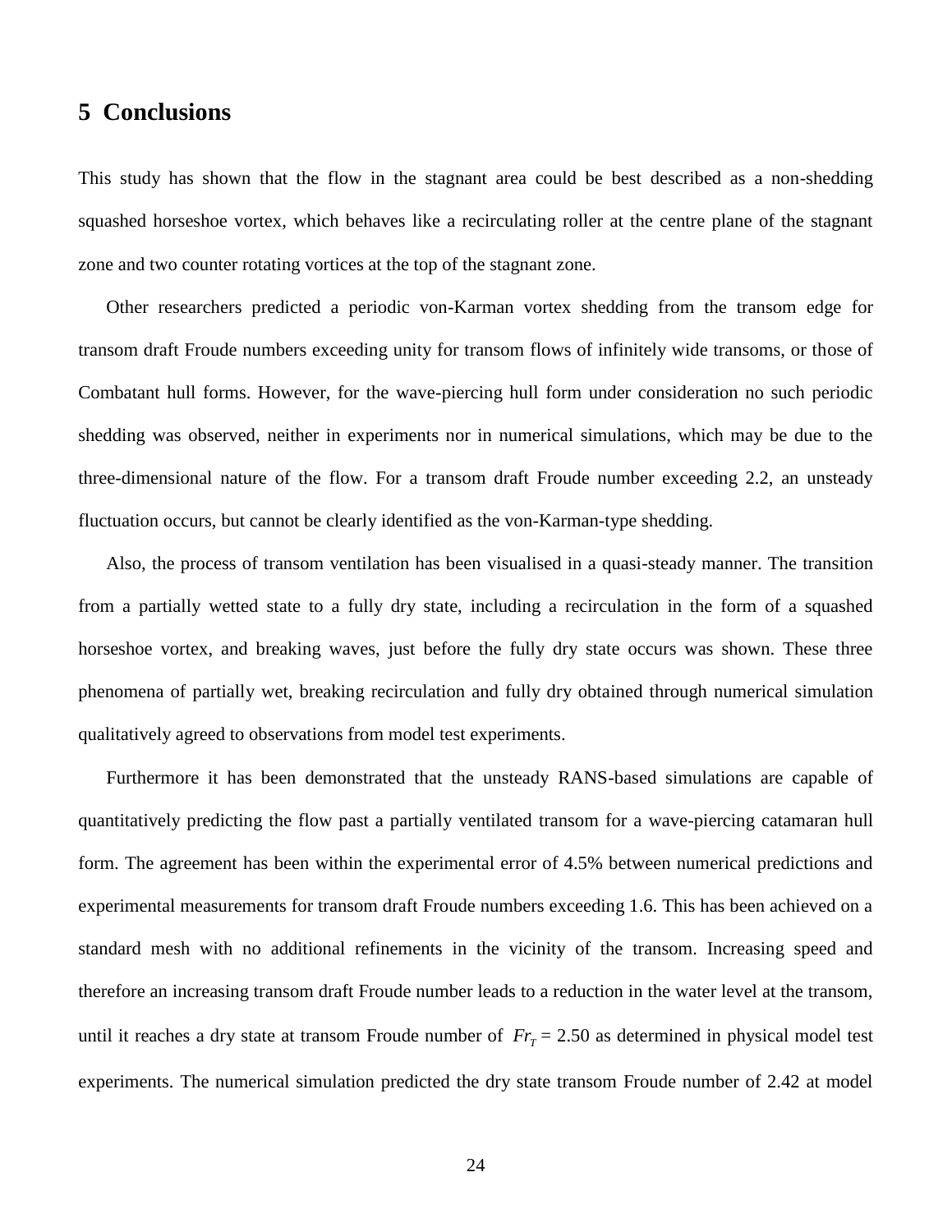scale and at 2.20 at full-scale Reynolds numbers which leads to the conclusion that model-scale results cannot be directly applied to a full-scale ship.

The drag due to the transom stern can be the main contributor to the total drag; in the current study it contributed 50% at model-scale and even 70% at full-scale to the total vessel drag. Hence inaccuracies or deviations in modelling the transom and predicting the flow can have a large impact on the total drag force.

Despite the encouraging results of this study, one has to bear in mind that the flow past a transom stern features some highly unsteady small-scale flow features that are neither resolved on a standard mesh, nor by unsteady RANS simulations. Hence the appropriate simulation technique depends on the application and the scope of the study. However, for simulating the water level at the transom and resolving the macro flow features past the transom, the presented method can be considered as being adequately accurate.

## **5.1 Recommendations for Future Work**

The effect of a waterjet propulsor or a propeller on the transom ventilation process may be considered, as this will influence the flow around the hull before reaching the transom and therefore the ventilation process. Furthermore the jet of water leaving the waterjet nozzle will change the flow characteristics in the stagnant zone during non to partially ventilated conditions and potentially the build-up of the rooster tail for partially to fully ventilated conditions.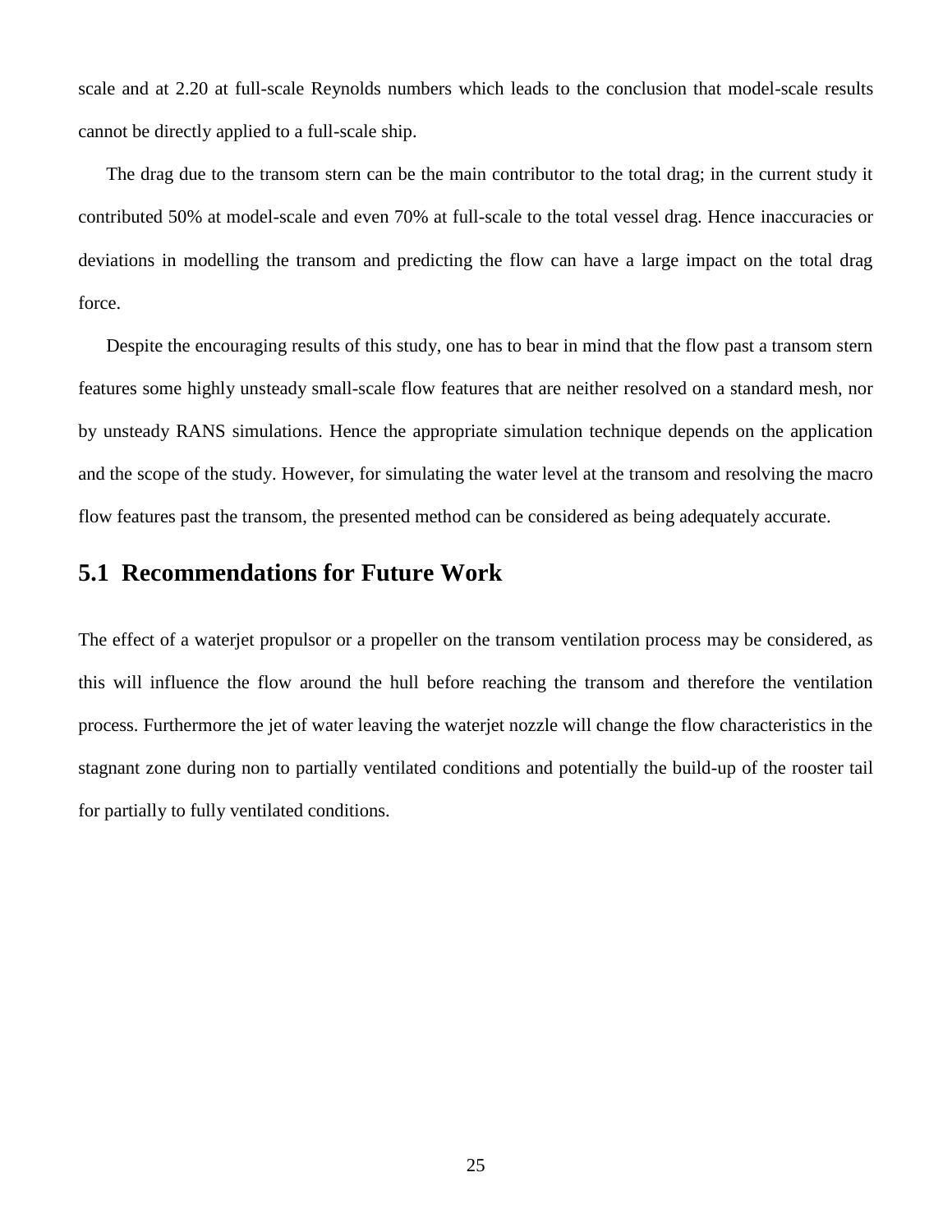## **6 Acknowledgements**

The authors would like to thank Konrad Zürcher for his assistance during the model test experiments and providing "his" model for this investigation. Not less we want to express gratitude to the *AMC Towing Tank* staff and in particular Kirk Meyer for the efforts in visualising the flow. Furthermore we would like to acknowledge A/Prof Kevin Maki (University of Michigan) and Prof Lawrence Doctors (University of New South Wales) for their valuable feedback on parts of this research, and Sara Laffin (University of Michigan) for her editorial efforts.

This research has been conducted as part of a collaborative research project between *INCAT*, *Revolution Design*, *MARIN*, *Wärtsilä*, and the *School of Engineering* and the *Australian Maritime College* at the *University of Tasmania*. It was supported under *Australian Research Council's* Linkage Projects funding scheme (project number LP110100080).

# **References**

S. Bhushan, T. Xing, and F. Stern. Vortical Structures and Instability Analysis for Athena Wetted Transom Flow with Full-scale Validation. *Journal of Fluids Engineering*, 134 (3): 031201:1–031201:12, 2012.

G. Davidson, T. R. Roberts, S. Friezer, M. R. Davis, N. Bose, G. Thomas, J. Binns, and R. Verbeek. Maximising Efficiency and Minimising Cost in High Speed Craft. In *International Conference on Fast Sea Transportation*, volume 11, pages 727–734, 2011.

L. J. Doctors, G. J. Macfarlane, and R. Young. A Study of Transom-Stern Ventilation. *International Shipbuilding Progress*, 54 (2): 135–145, 2007.

A. Eslamdoost, L. Larsson, and R. Bensow. On Transom Clearance. *Ocean Engineering*, 99: 55–62, 2015. M. Haase, G. Davidson, S. Friezer, J. Binns, G. Thomas, and N. Bose. On the Macro Hydrodynamic Design of Highly Efficient Medium-speed Catamarans with Minimum Resistance. *Transaction of the Royal Institution of Naval Architects, Part A - International Journal of Maritime Engineering*, 154 (A3): 131–142, 2012a.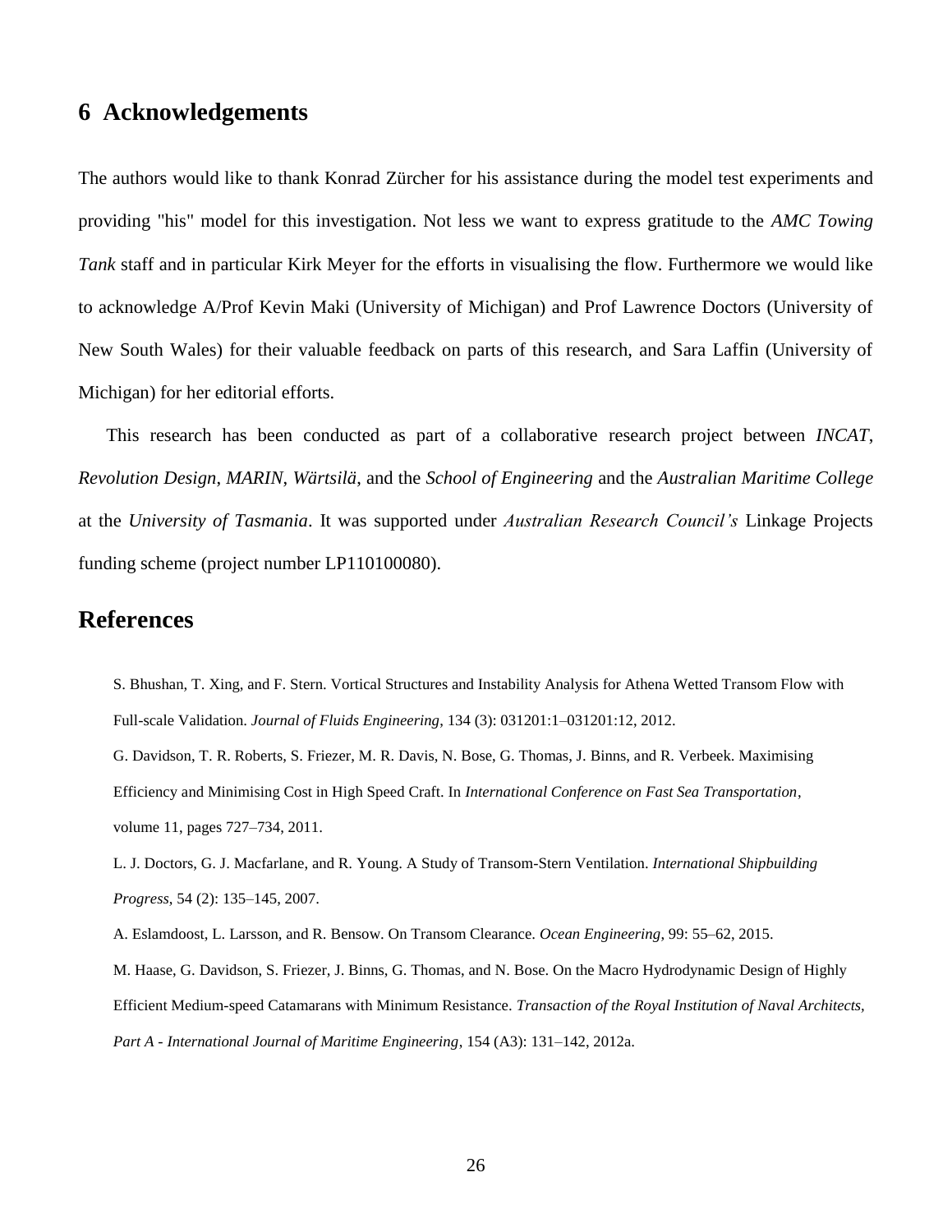M. Haase, F. Iliopulos, G. Davidson, S. Friezer, G. Thomas, J. Binns, N. Bose, J. Lavroff, and M. R. Davis. Application of RANSE based simulations for resistance prediction of medium-speed catamarans at different scales. In *Proceedings of 18th Australasian Fluid Mechanics Conference*, page 270, 2012b.

M. Haase, G. Davidson, J. Binns, G. Thomas, and N. Bose. Full-Scale Resistance Prediction in Finite Waters †"â€" A Study Using CFD Simulation, Model Test Experiments and Sea Trial Measurements. *Proceedings of the Institution of Mechanical Engineers, Part M: Journal of Engineering for the Maritime Environment*, under review, 2015a.

M. Haase, G. Davidson, S. Friezer, J. Binns, G. Thomas, and N. Bose. Hydrodynamic Hull Form Design Space Exploration of Large Medium-Speed Catamarans Using Full-Scale CFD. *Transaction of the Royal Institution of Naval Architects, Part A - International Journal of Maritime Engineering*, in press, 2015b.

M. Haase, K. Zürcher, G. Davidson, J. Binns, G. Thomas, and N. Bose. Novel CFD-Based Full-Scale Resistance Prediction for Large Medium-Speed Catamarans. *Ocean Engineering*, under review, 2015c.

J. B. Hadler, J. L. Kleist, and M. L. Unger. On the Effect of Transom Area on the Resistance of Hi-Speed Monohulls. In *Proceedings of 9th International Conference on Fast Sea Transportation*, pages 176–183, 2007.

J. B. Hadler, K. M. Cain, and E. M. Singleton. On the Effect of Transom Area on the Resistance of high-Speed Catamaran Hulls. In *Proceedings of 10th International Conference on Fast Sea Transportation*, pages 573–588, 2009.

K. Hendrickson, G. Weymouth, S. Banerjee, and D. K. P. Yue. Air Entrainment and Multiphase Turbulence in the Bubbly Wake of a Transom Stern. *International Shipbuilding Progress*, 60 (1): 375–401, 2013.

T. K. Kiss and R. H. Compton. The Effects of Transom Geometry on the Resisitance of Large Surface Combatants. *Transactions SNAME*, 97, 1989.

C. W. Lin and S. Percival. Free Surface Viscous Flow Computation Around a Transom Stern Ship by Chimera Overlapping Scheme. In *Proceedings of 23rd Symposium on Naval Hydrodynamics*, pages 171–183, 2001.

K. J. Maki. *Transom Stern Hydrodynamics*. PhD thesis, University of Michigan, 2005.

K. J. Maki, L. J. Doctors, R. F. Beck, and A. W. Troesch. Transom-stern Flow for High-speed Craft. *Australian Journal of Mechanical Engineering*, 3 (2): 191–199, 2006.

J. O'Dea, D. Jenkins, and T. Nagle. Flow Characteristics of a Transom Stern Ship. Technical Report 81/1057, David W. Taylor Naval Ship Research and Development Center, 1981.

A. J. Oving. Resistance Prediction Method for Semi-Planing Catamarans with Symmetrical Demihulls. Technical report, MARIN, 1985.

S. Robards and L. J. Doctors. Transom-Hollow Predicion for High-Speed Displacement Vessels. In *Proceedings of 7th International Conference on Fast Sea Transportation*, pages A1.19–A1.26, 2003.